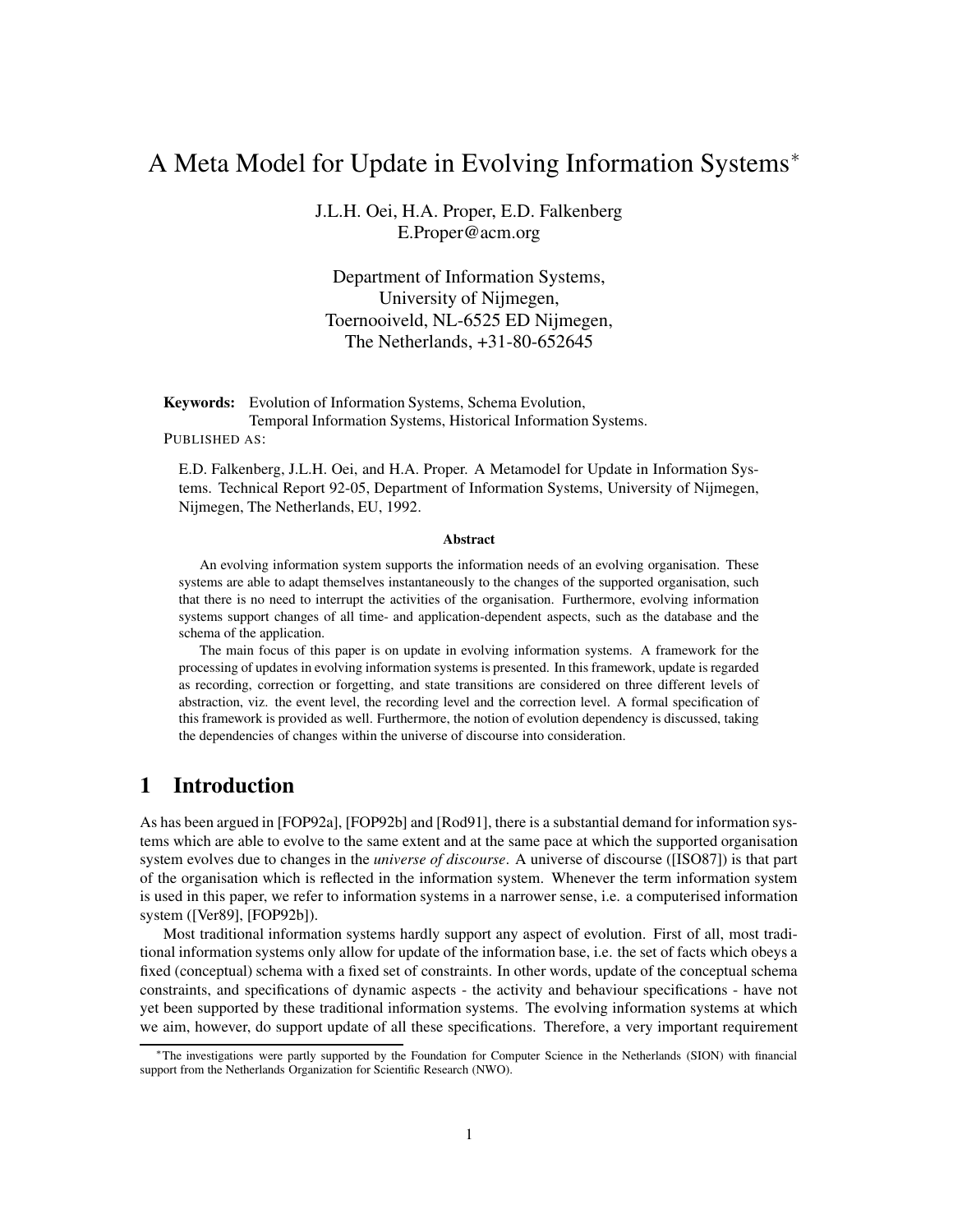for these evolving information systems is that no update of any sort should result in the interruption of activities of the evolving organisation ([FOP92a], [FOP92b]), i.e. changes should be performed on line.

Directly related research regarding evolving information systems can be found in [MS90] and [Ari91]. Indirectly related research can be found in the area of version modelling in engineering databases:  $[BCG^+87]$ , [Kat90], [JMSV92]. In [MS90] a relational algebra is presented in which relational tables are allowed to evolve, e.g. a change of their arity. In this paper, we take a more conceptual approach to evolution of information systems. Furthermore, we do not restrict evolution to the data model (and its population). We consider the evolution of the application model (formal model of the universe of discourse) as a whole.

Version modelling in engineering databases offers a fast body of knowledge concerning evolution of several types of engineering applications. The requirements for the evolving information systems regarded in this article (see also [FOP92b]) are related to the requirements for version modelling as presented in [Kat90]. As stated before, an important requirement for evolving information systems, as considered in this paper, is that changes to the structure can be made on-line. In traditional approaches to the evolution of information systems, and software evolution in general, a structural change still requires the replacement of the old system by a new system. In these systems, the support of evolution is restricted to version managament. This latter notion of evolution is the approach to evolving information as taken in e.g. [JMSV92].

The main difference between a traditional information system and an evolving information system, is best explained in more detail by means of the general architecture for an evolving information system as depicted in figure 1 (for a more elaborate discussion on the architecture of an evolving information system see [FOP92b]). The *information processor* (the computer) performs the *information processing* activities. This processing involves the acceptance of input messages (*requests* from the users) which, among other things, may reflect changes of states in the *universe of discourse*. This latter class of messages results in appropriate changes of the *application model*, and may be the cause of other information processing activities being performed by the information processor. The *application model* is a description of the state of the universe of discourse as it is known to the information system. As a result of the input messages, the information processor may generate output messages (*responses*) which are received by the universe of discourse.



Figure 1: An Evolving Information System and its Environment

During the information processing activities, the information processor uses a *meta model* to maintain the consistency of the application model. The *meta model* is time- and application-independent, it contains (and is restricted to) all rules about the languages used to model the application model and to formulate user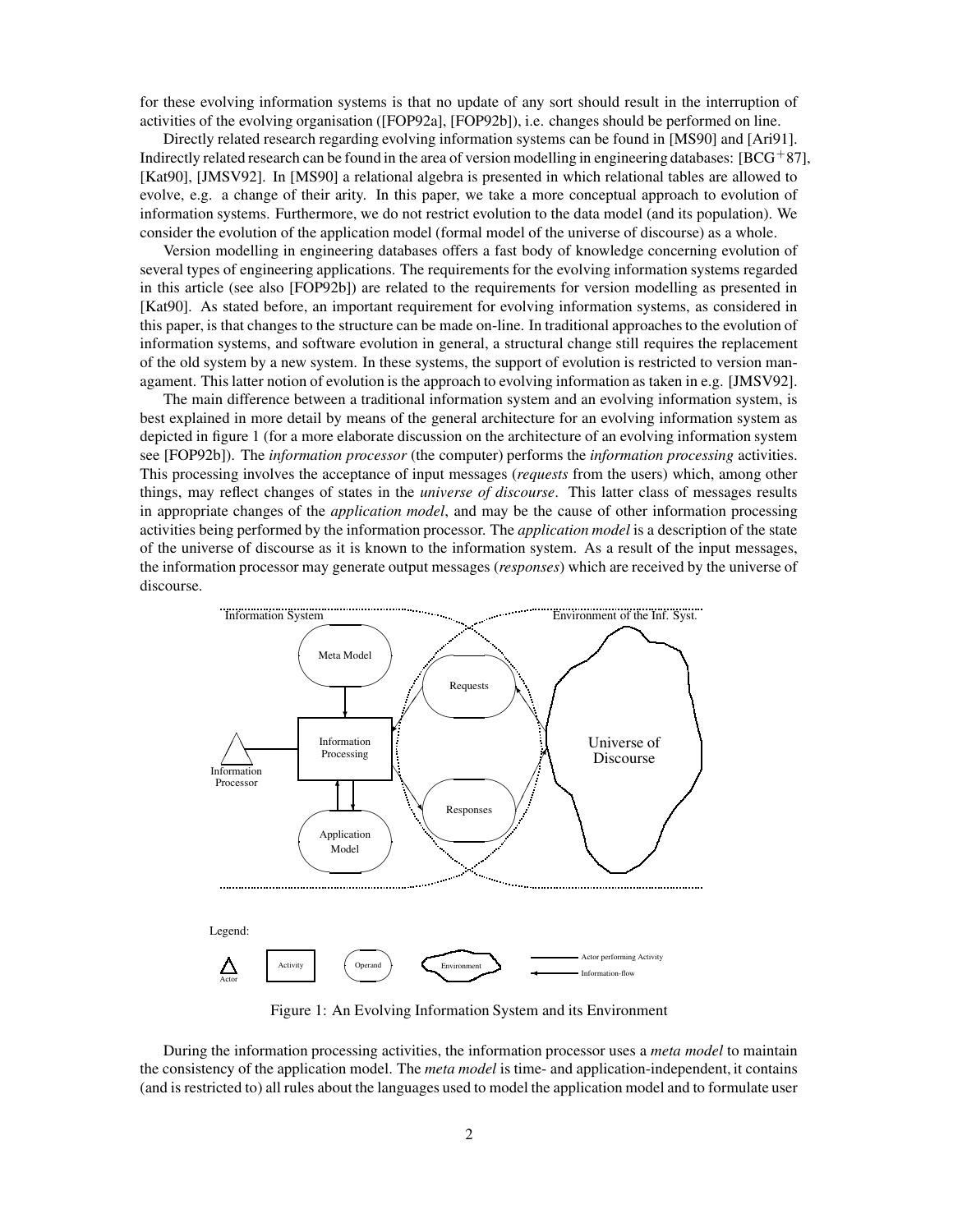*requests*. The *application model*, on the other hand, contains the application or time-dependent elements, i.e. the description of the universe of discourse.

Traditionally, two constituent parts can be distinguished in an application model. The one part is the *conceptual schema*, determining the data base structure. Such a *conceptual schema* is a schema conform a modelling technique like NIAM ([NH89]) or ER ([Che76]), or for more complex applications a schema conform IFO ([AH87]), or PSM ([HW93], [HPW92]). The other part is the *information base*, or population, conform the conceptual schema.

Besides the above two traditional parts, an application model may also contain descriptions of activities and behaviour (see for instance [HSV89], [HV91], [WHO92]). The intention of an evolving information system is, to be able to change all parts of the application model, and not just the information base as is the case in most traditional information systems. In [OHFB92] the evolvability of the composing parts of an information system is taken even further. There the evolution of *meta models* is considered.

Another limitation of many traditional systems is that they are *snapshot* systems, i.e. they reflect information valid at a certain point of time, but lack the ability to preserve the history of information. An evolving information system, on the contrary, must be *conservative* or *temporal* ([SA85], [SA86], [RBL87], [FOP92a], [FOP92b]) in the sense that it should not forget anything ever fed to the system, unless explicitly asked for, thus allowing for the formulation of queries about the history of the information base (populations). In such systems, the distinction between *event time* - the time at which an event occursin the universe of discourse - and *recording time* - the time at which the event is recorded in the information systemand recording time - is of great importance ([Bub80], [SA85], [SA86], [Sno90]). Traditional systems can thus be regarded as 'degenerations' of these evolving information systems. For a more elaborate discussion on the difference between traditional and evolving information systems, see [FOP92a] and [FOP92b].

An important concept in evolving information systems are updates. In traditional information systems, updates are a non-trivial aspect. In the field of evolving information systems, this is even more the case. The main focus of this paper will be on updates in evolving information systems. For this purpose, the kinds of updates which can be identified in an evolving information system, and why they are needed, are discussed and formalised first in section 2. In section 3, this is followed by a discussion on, and a formalisation of, how these kinds of updates are treated on different levels of abstraction. Finally, in section 4 we take a broader look at the effects of updates of the application model. We will distinguish some evolution dependencies, capturing the observation that if one part of an application model changes, other parts of the application model may have to be adopted accordingly.

### **2 Update in Evolving Information Systems**

Information systems are meant to fulfill the information needs of organisations. As both the information needs and the information itself change in time, information systems have to be updated from time to time.

In this paper, a framework for update in evolving information systems is introduced, which is based on the possible causes for update requests. As argued in [FOP92b], update in traditional systems can be regarded as a degeneration of update in evolving systems. This is due to the fact that the requirements of traditional information systems, with respect to update, are less demanding than those of evolving information systems.

In this section, three kinds of user requests are identified: recording, correction and forgetting. The definitions of these kinds of user requests are given formally. Currently, a first prototype for the management of updates in evolving information systems is being implemented. This implementation is based on the formalisation as presented in this article, and will be part of an evolving information system shell to be developed.

### **2.1 A Taxonomy of Update**

Updates in (evolving) information systems, result in a change of state of the application model. In traditional information systems an elementary update is usually considered to be an addition, deletion or modification of (pieces of) information contained in the application model. Furthermore, traditional information systems do not support any notion of time. As a consequence, if there is a change of state in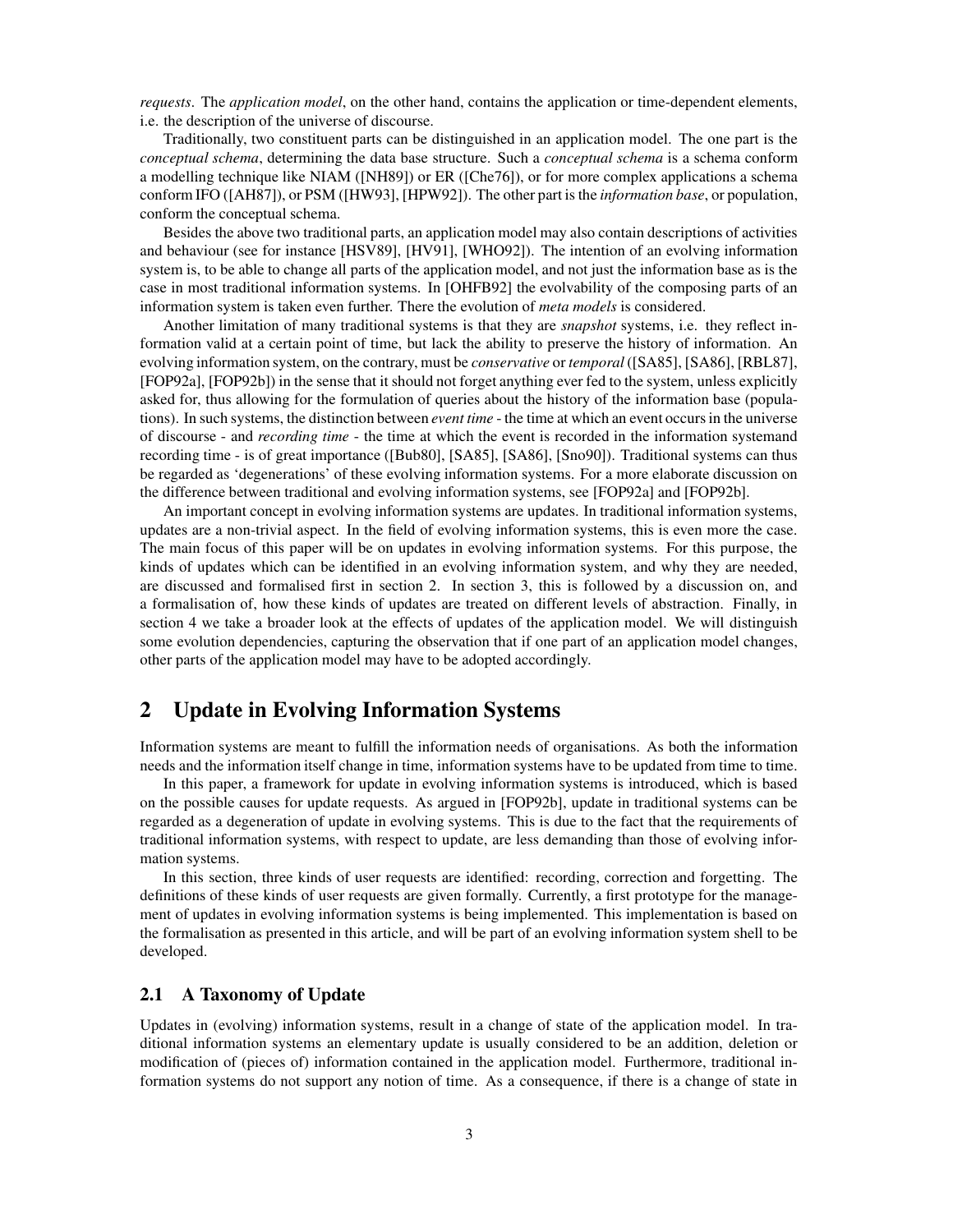the information system due to an update (addition, deletion or modification), the former state cannot be 'remembered' by the information system. Such systems are called snapshot systems ([SA86]), due to the fact that these information systems can only model and remember (single) 'snapshots' of an organisation's evolution.

For evolving information systems, as well as for temporal or historical information systems ([SA86]), the traditional notion of update has to be revised. The framework for the processing of updates in evolving information systems is based on the possible causes for update requests. On this basis, three kinds of update are distinguished: recording, correction and forgetting ([FOP92a], [FOP92b]).

Since the application model should be a reflection of the universe of discourse, every *event*, being a change of state at a point of time, in the universe of discourse, (for instance the hiring/firing of personell) should be reported to the information system by means of a *recording* of this event.

In an ideal (evolving) information system, the application model reflects the state of the modelled universe of discourse in a (empirically) correct way at any point of time. It can, indeed, be checked whether the application model is consistent with the meta model, but there is no automatable way to guarantee that the contents of the application model reflect the real state of the universe of discourse. The latter case has to be checked empirically. This implies that in case of a found flaw in the application model, an update should be performed which *corrects* this flaw. This kind of update is called a *correction*, and corrects recordings which have already been performed, or which have not been performed at all.

A third kind of update can be distinguished if information systems are required to be able to remove information if requested. For instance, when a law exists stating that information about former personnel working for a company, may be stored for at most two years. This kind of update is called *forgetting*. The definition of the *forget* operator is highly dependent on the chosen modelling techniques for the application model. In particular on the one chosen for the modelling of the information structure and the information base. How can one, for instance guarantee that deleted information can not be derived from other, still remaining information. Therefore, we consider the forget operator to be beyond the scope of this article.

#### **2.2 Recording of Events**

The state of the universe of discourse, at a point of time, is reflected by a set of modelling constructs (e.g. entities, relationships, data base schemata, instances, rules, etc.) in the application model. These modelling constructs are referred to as *application model elements* ([FOP92a]). A recording of an event can thus be regarded as the modification of the set of application model elements constituting the state of the application model. A to be recorded event is specified as a sentence conform a particular language, which is based on the chosen modelling techniques for the application model. In order to be independent of the chosen modelling techniques, we consider the set of event denotations to be a set of abstract objects.

The modification of an application model state is performed by means of a set of elementary transitions. These transitions reflect the events, which occur in the universe of discourse, in the information system. Three kinds of elementary transitions are determined: a birth-transition creating an application model element, a death-transition terminating an element, and a change-transition replacing one element with another ([FOP92b]). The necessity of birth- and death-transitions should be clear. Change-transitions are needed in order to maintain the evolution of an application model element. Such an *application model element evolution* consists of a sequence of consecutive change-transitions, and can alternatively be seen as a partial function assigning application model elements to points of time (see also [PW93]).

As has been argued in e.g. [FOP92b] and [SA85], the time of recording of the events is different from its occurence time. The time at which an event occurs in a universe of discourse is called the event time, and the time at which the event is recorded is referred to as the recording time. This, and the above discussion leads to the following definitions:

#### **Definition 2.1**

- *1.* ED *is the set of event denotations.*
- *2.*  $T_r$  *is the time axis for event recordings, with a total order*  $\lt$ *.*
- *3.* T<sup>e</sup> *is time axis for event occurences, also with a total order* <*.*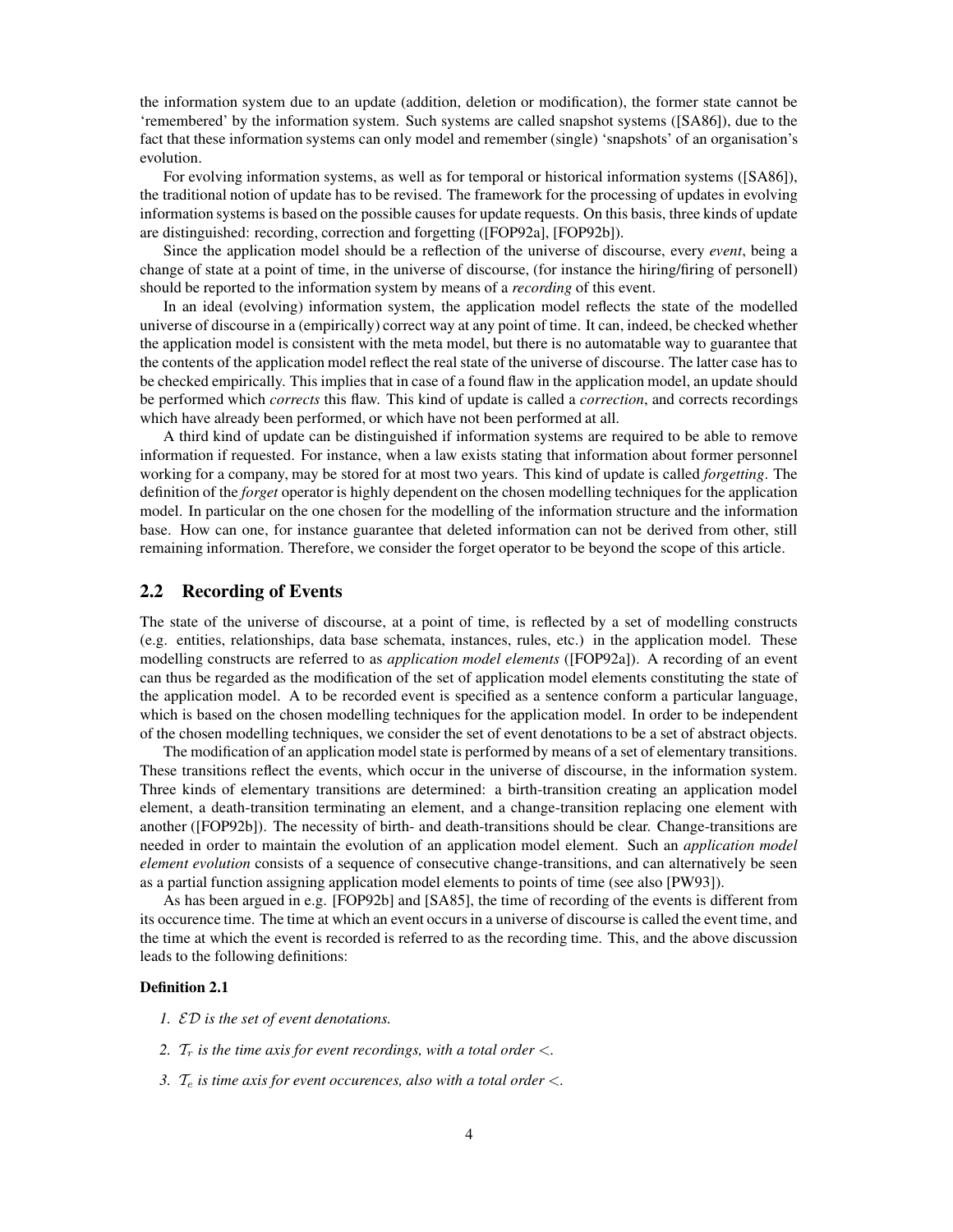- 4.  $\mathcal{EO} = \mathcal{ED} \times \mathcal{T}_e$  *is the set of all event occurences. An event occurence is identified by an event denotation and the point of time at which the event occurs.*
- 5.  $\mathcal{ER} = \mathcal{EO} \times \mathcal{T}_r$  *is the set of all event recordings. A recording of an event occurence is identified by the recorded event occurence, and the point of time at which the recording takes place*

On these concepts, the following functions (access routines) are defined:

#### **Definition 2.2**

*1. The point of time at which a recording has taken place:*

 $RCAt : \mathcal{ER} \rightarrow \mathcal{T}_r$  $RcAt(x,t) = t$ 

*2. The event occurence which is recorded by a recording:*

 $RCOf : \mathcal{ER} \rightarrow \mathcal{EO}$  $RCOf(x,t) = x$ 

- *3. The point of time at which an event occurence, or a recorded event occurence, has taken place:* OccAt :  $\mathcal{ER} \cup \mathcal{EO} \rightarrow \mathcal{T}_e$  $OccAt(x, t) =$  **if**  $x \in \mathcal{EO}$  **then**  $OccAt(x)$  **else** t **fi**
- *4. The event denotation of an occured, or recorded, event occurence:*

 $OccOf : \mathcal{ER} \cup \mathcal{EO} \rightarrow \mathcal{ED}$ OccOf $(x, t) =$  **if**  $x \in \mathcal{EO}$  **then** OccOf $(x)$  **else** x **fi** 

The order on points of time, from both time axes, can be generalised to an order on recordings and event occurences as follows:

#### **Definition 2.3**

*Let*  $x, y \in \mathcal{ER}$  *then:* 

$$
x <_{\mathcal{T}_r} y \equiv \text{RcAt}(x) < \text{RcAt}(y)
$$
  
\n
$$
x =_{\mathcal{T}_r} y \equiv \text{RcAt}(x) = \text{RcAt}(y)
$$
  
\n
$$
x \leq_{\mathcal{T}_r} y \equiv x <_{\mathcal{T}_r} y \lor x =_{\mathcal{T}_r} y
$$

*Let*  $x, y \in \mathcal{ER} \cup \mathcal{EO}$  *then:* 

$$
x <_{\mathcal{T}_e} y \equiv \text{OccAt}(x) < \text{OccAt}(y)
$$
  
\n
$$
x =_{\mathcal{T}_e} y \equiv \text{OccAt}(x) = \text{OccAt}(y)
$$
  
\n
$$
x \leq_{\mathcal{T}_e} y \equiv x <_{\mathcal{T}_e} y \lor x =_{\mathcal{T}_e} y
$$

In a traditional snapshot information system, a birth transition of an application model element can be realised by means of an addition, and a death-transition by means of a deletion. In both cases, the 'old' application model states are lost. In an evolving information system, on the other hand, one of the major requirements is that no information may be lost, implying that no application model element may be deleted. (An exception to this rule is formed by the forget operation.) The history of application model elements, in an evolving information system, is kept by storing the birth/death/change transitions of application model elements together with the points of time at which these transitions take place.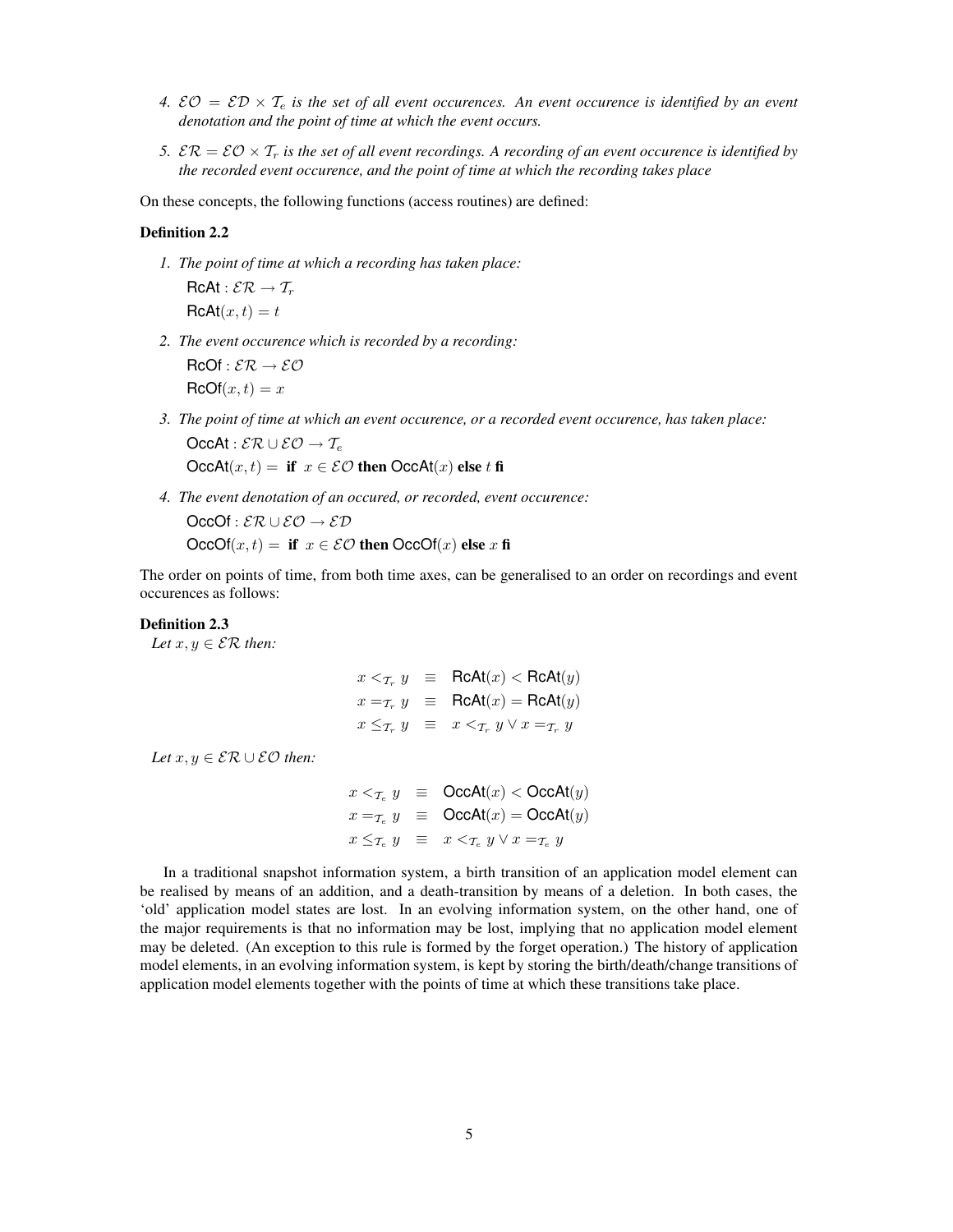#### **2.3 Correction of Recordings**

The actual state of an information system depends completely on the processing of update requests formulated by users of the system. These update requests should result in an information system which reflects the modelled universe of discourse in a correct way.

An information system reflects an organisation correctly if and only if there exists a isomorphism between the states and transitions of the application model and the states and transitions in the universe of discourse ([HW93]). From this requirement follows that the order in which the events occured in the universe of discourse should be the same as the order of the recorded events. This is needed because recordings of several events may interfere with each other, such that a different order may result in a different state of the information system. As an illustration of this phenomenon, consider the following two events for a universe of discourse concerned with personell working for departments at a university:

- $e_1$ : ADD Person: 'Erik' works-for Department: 'Information Systems'
- e<sub>2</sub>: DELETE Person works-for Department: 'Information Systems'

The event specifications in the above example are denoted in the semi-natural language LISA-D as defined in [HPW93]. The first event denotation  $(e_1)$  represents the adding of person 'Erik' as a coworker of the department of 'Information Systems', whereas the second event denotation  $(e_2)$  represents the deletion of all personell working for the department of 'Information Systems'. When recording  $e_1$ ,  $e_2$  in the obvious order, a state of the system will result in which the department of 'Information Systems' has no coworker. When  $e_2$  is recorded before  $e_1$ , i.e. in the wrong order, the result will be that 'Erik' is the only person working for the department.

From the above example can be concluded that events should be recorded correctly, in order of their occurence. In practice, however, recordings may be performed too late, implying a violation of the proper order in which the events occured. Or, alternatively, a recording of an event which actually did not happen at all, or occured differently (i.e. the event denotation is wrong), may have been performed. This means that three kinds of corrections can be identified: the insertion of a (late) recording of an event in the sequence of already performed recordings, a removal of an already performed recording, or a replacement of a recording by a new recording of another event.

To accomplish these kinds of corrections, it must be possible to 'travel' backwards in the sequence of recordings which is ordered on time of recording. The operation which accomplishes this task is called a roll-back, and is the most primitive form of correction.



Figure 2: Processing of User Update Requests

In [OPF92] a formal definition is given of how the above discussed three kinds of corrections can be mapped onto roll-backs and (re)-recordings. It is therefore sufficient to consider roll-backs as the only corrections in the scope of this article. This has been illustrated in figure 2. The user update requests are mapped onto primitive update requests, consisting of recordings and roll-backs. This paper covers the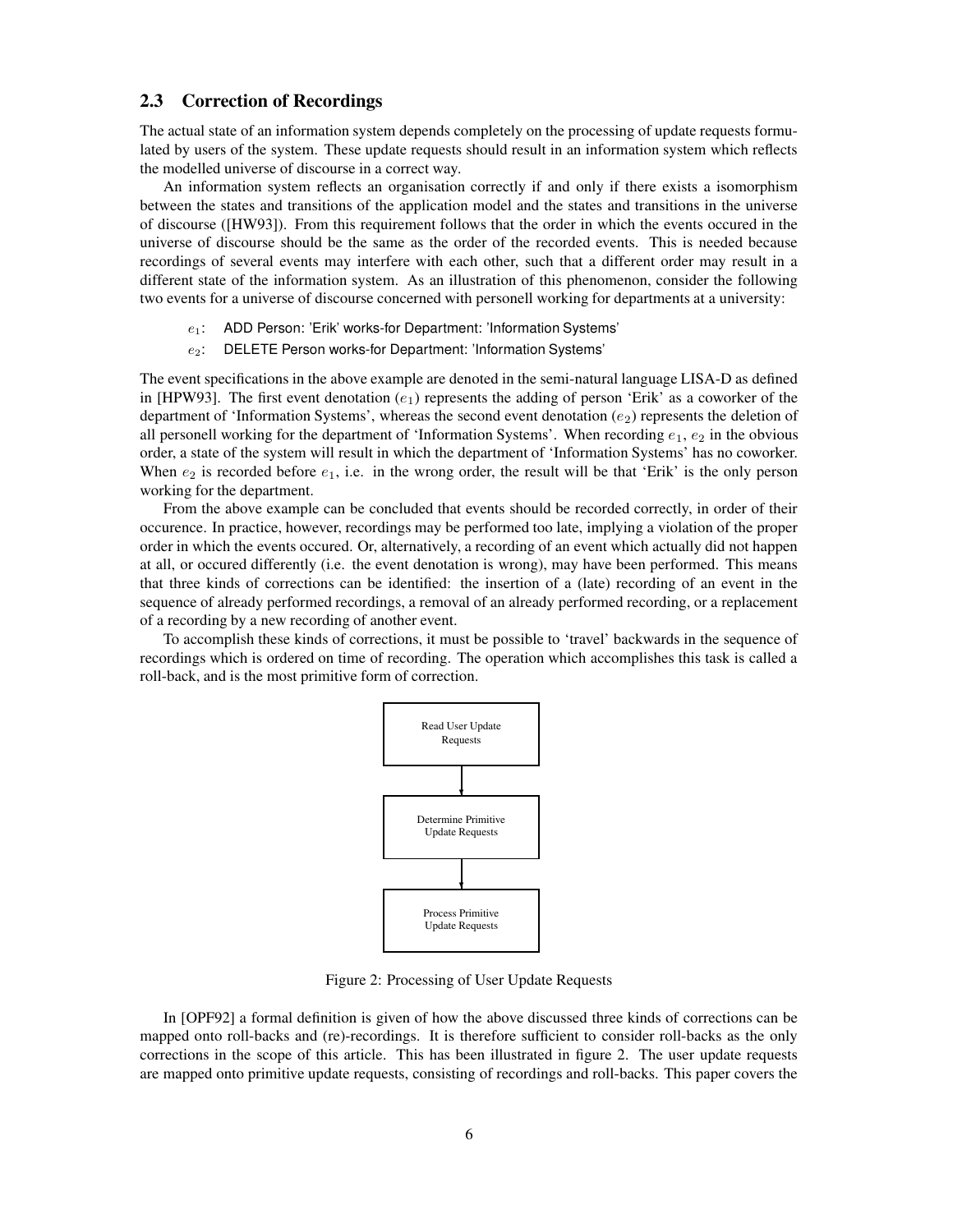procesing of the primitive update requests. The introduction of the above discussed correction mechanism leads to the following definitions:

#### **Definition 2.4**

- 1.  $R\mathcal{B} = T_r \times T_r$  *the set of all roll-backs. Every roll-back rolls back to a recording which is identified by a recording time. Therefore, a roll-back is identified by the recording time of the recording to which the roll-back takes place, and the recording time at which the roll-back takes place.*
- 2. For reasons of convenience the set of all possible update requests (as taken into account in this *paper*) *is defined as well:*  $\mathcal{UR} = \mathcal{ER} \cup \mathcal{RB}$ .

Now that roll-backs have been defined formally, it is interesting to note that a recording can be regarded as an operation on an event occurence, whereas a rollback can be regarded as an operation on a recording. On the above defined concepts, the following operations exist:

#### **Definition 2.5**

1. The RCAt operation on recordings of events is generalised to all updates. The point of time at which *an update took place is given by:*

 $RCAt : UR \rightarrow T_r$  $RcAt(x,t) = t$ 

2. The point of time (of the recording) to which (and including) the given roll-back takes place is *determined by:*

 $RbTo: RB \rightarrow T_r$  $RbTo(t, x) = t$ 

Finally, the order on points of time on recordings ( $\lt_{T_r}$ ) can, based on the generalised RcAt function, be generalised to an order on updates  $(\mathcal{U}\mathcal{R})$  as:

#### **Definition 2.6**

*Let*  $x, y \in \mathcal{UR}$  *then:* 

$$
x <_{\mathcal{T}_r} y \equiv \text{RCAt}(x) < \text{RCAt}(y)
$$
  
\n
$$
x =_{\mathcal{T}_r} y \equiv \text{RCAt}(x) = \text{RCAt}(y)
$$
  
\n
$$
x \leq_{\mathcal{T}_r} y \equiv x <_{\mathcal{T}_r} y \lor x =_{\mathcal{T}_r} y
$$

#### **2.4 User Update Requests**

By means of the concepts defined in the previous subsections, the user update requests can be defined formally. As said before, the primitive user's update requests for an evolving information system are assumed to consist of two kinds of update requests: recordings, and roll-backs. This leads to the following definition:

**Definition 2.7** The set of updates entered by the user is modelled as:  $\mathcal{UI} = \langle \mathcal{UI}_{rc}, \mathcal{UI}_{rb} \rangle$  such that  $U\mathcal{I} \subseteq \wp(\mathcal{ER}) \times \wp(\mathcal{RB})$  where  $U\mathcal{I}_{rc}$  (recordings),  $U\mathcal{I}_{rb}$  (roll-backs) are presumed to be disjoint. As a *shorthand, the set of updates*  $U\mathcal{I}_{ud} = U\mathcal{I}_{rc} \cup U\mathcal{I}_{rb}$  *is also defined.* 

As a simplifying assumption it is presumed that only one update occurs at one point of time. Note that this does not mean that an evolving information system has to be a single user system, it is simply demanded that there exists a global order on the user's updates. The assumption is formulated as:

**Axiom 2.1** *Different updates are not recorded at the same point of time:*

$$
u_1, u_2 \in \mathcal{UT}_{ud} \wedge u_1 =_{\mathcal{T}_r} u_2 \Rightarrow u_1 = u_2
$$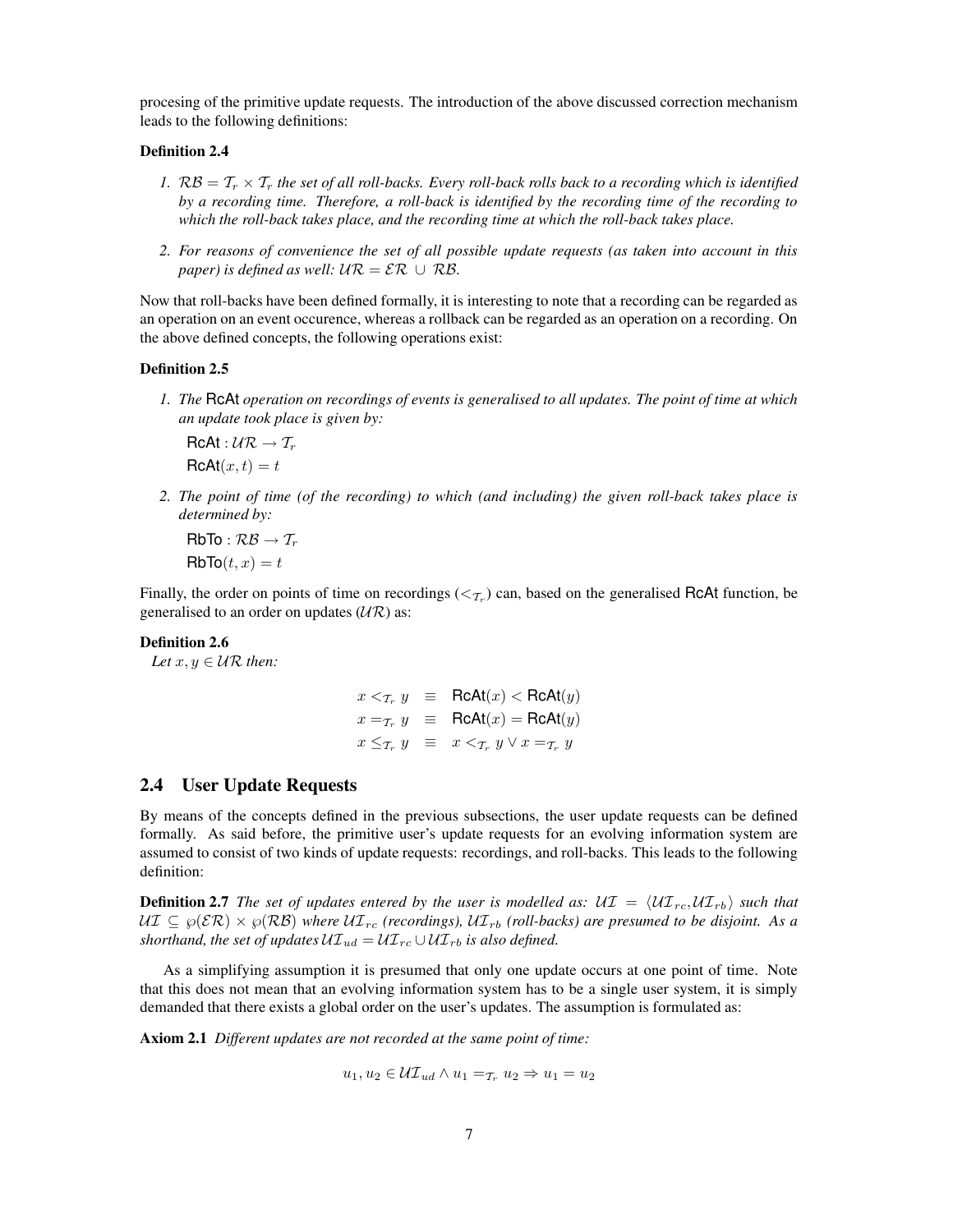The set of event occurences recorded by the recordings in  $\mathcal{U} \mathcal{I}_{rc}$  is denoted as  $\mathcal{U} \mathcal{I}_{occ}$ , and the set of event denotations associated with the recordings in  $\mathcal{UI}_{rc}$  as  $\mathcal{UI}_{den}$ . They are identified by:

### **Definition 2.8**

$$
\mathcal{UI}_{occ} = \{ReOf(r) | r \in \mathcal{UI}_{rc}\}
$$
  

$$
\mathcal{UI}_{den} = \{OccOf(r) | r \in \mathcal{UI}_{rc}\}
$$

As an overview of the hitherto defined concepts, a (meta) conceptual schema of the update requests, relating all concepts used for user update requests, is given in figure 3. The model depicted there is in the style of the NIAM modelling technique ([NH89], [Win90]).



Figure 3: A Meta Model for Update Requests

# **3 A Conceptual Framework for Update Processing**

Based on the notion of update as discussed in the previous section, a conceptual framework for update is presented ([FOP92b]). This framework distinguishes and relates different types of state transitions. Each type of state transition corresponds to a different level of abstraction in the context of update in evolving information systems. These levels are the event level, recording level, and correction level. State transitions on the event level take place due to events occuring in the organisation. The state transitions on the recording level, on the other hand, are caused by recordings of these events, whereas corrections of previous recordings cause state transitions on the correction level.

#### **3.1 The Event Level**

It is generally assumed that in the universe of discourse, described in the information system, a set of stable states can be recognised, and that there are a number of actions that result in event occurences (a change of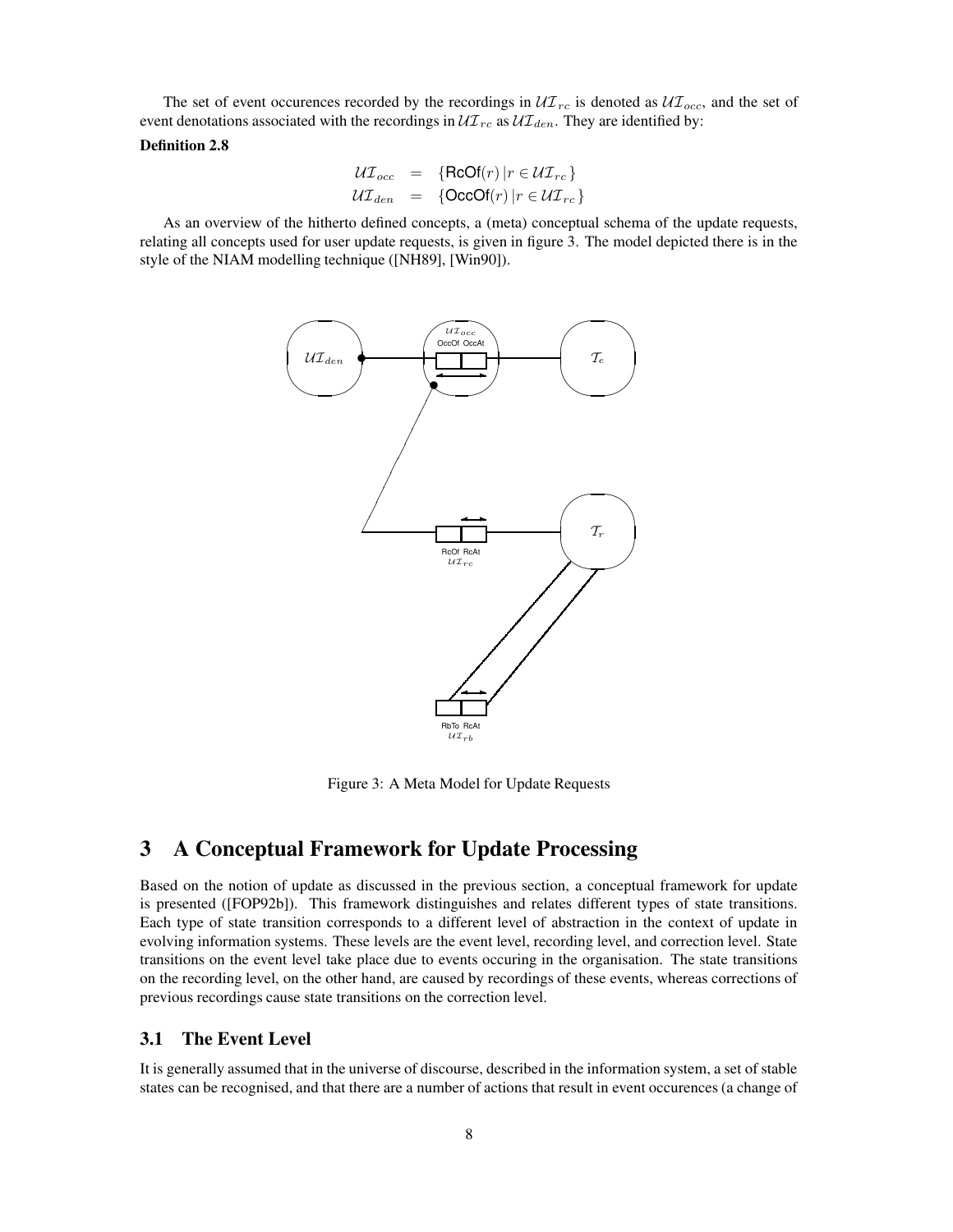state occuring at a point of time), see e.g. [FOP92a], [HW93].

As stated before, the elements of the application model reflect the application-dependent or time-variant elements in the universe of discourse, implying that the state of a universe of discourse at a particular point of time can be modelled by means of a set of application model elements. This set of application model elements is called the application model state.

An event, and the underlying state transition in the universe of discourse, is communicated to the system by means of an event denotation (together with the occurence time of the events). This event occurence implies a state transition of the application model state. In the previous section it was discussed that there exist three kinds of elementary transitions: birth transitions, death transitions and change transitions. These concepts are captured formally by means of the following definitions:

#### **Definition 3.1**

|  | $\mathcal{A} \mathcal{M} \mathcal{E}$ = "Set of Application Model elements" |
|--|-----------------------------------------------------------------------------|
|  | $\beta$ = "Set of Birth transitions"                                        |
|  | $D =$ "Set of Death transitions"                                            |
|  | $C =$ "Set of Change transitions"                                           |
|  | $TR = B \cup D \cup C$                                                      |

The transitions operate on application model elements. Which elements they operate upon is presumed to be determined by the following functions:

### **Definition 3.2**

|  | Brth : $B \rightarrow AME$ The element which is born                                       |
|--|--------------------------------------------------------------------------------------------|
|  | Dth : $\mathcal{D} \rightarrow \mathcal{A} \mathcal{M} \mathcal{E}$ The element which dies |
|  | ChTo : $\mathcal{C} \rightarrow \mathcal{AME}$ The element which is changed                |
|  | ChOf : $C \rightarrow \mathcal{AME}$ The element resulting from the change                 |

The actual definitions of these functions depend on the chosen meta model, in particular on the semantics definition of the event denotations. These event denotations, as they were introduced in the previous section, are application model elements themselves. This is expressed as:

### **Axiom** 3.1  $ED \subseteq AME$

The set of elementary transitions, which are implied by an event occurence can be determined (can be given a Concr*ete* value) by means of the Concr function. The actual set of elementary transitions as implied by a given event occurence, depends on the current state and past states of the application model. These states can be derived from the sequence of sets of already performed elementary transitions. The actual definition of the Concr function will not be given here since its definition depends on the modelling techniques and languages for the specification of the application model. For instance, in the example discussed in the previous section, concerning personnel working for departments at a university, the set of elementary transitions implied by the statement DELETE Person works-for Department: 'Information Systems' depends on the semantics of LISA-D ([HPW93]). The signature of the Concr function, nonetheless, can indeed be given:

**Definition 3.3** Concr :  $\mathcal{EO} \times (\mathbb{N} \to \wp(T\mathcal{R})) \to \wp(T\mathcal{R})$ 

 $Concre(c, T)$  must be interpreted as the set of elementary transitions needed to perform the event e, if the *transitions* in T have already occured, where  $T : \mathbb{N} \to \wp(\mathcal{T}\mathcal{R})$ .

The actual definition of the Concr is beyond the scope of this paper.

An event taking place in the universe of discourse is considered to occur on the organisational level ([FOP92a]). The corresponding events in the information system, implying transitions on the application model states, are considered to occur on the so called event level. A sequence of such application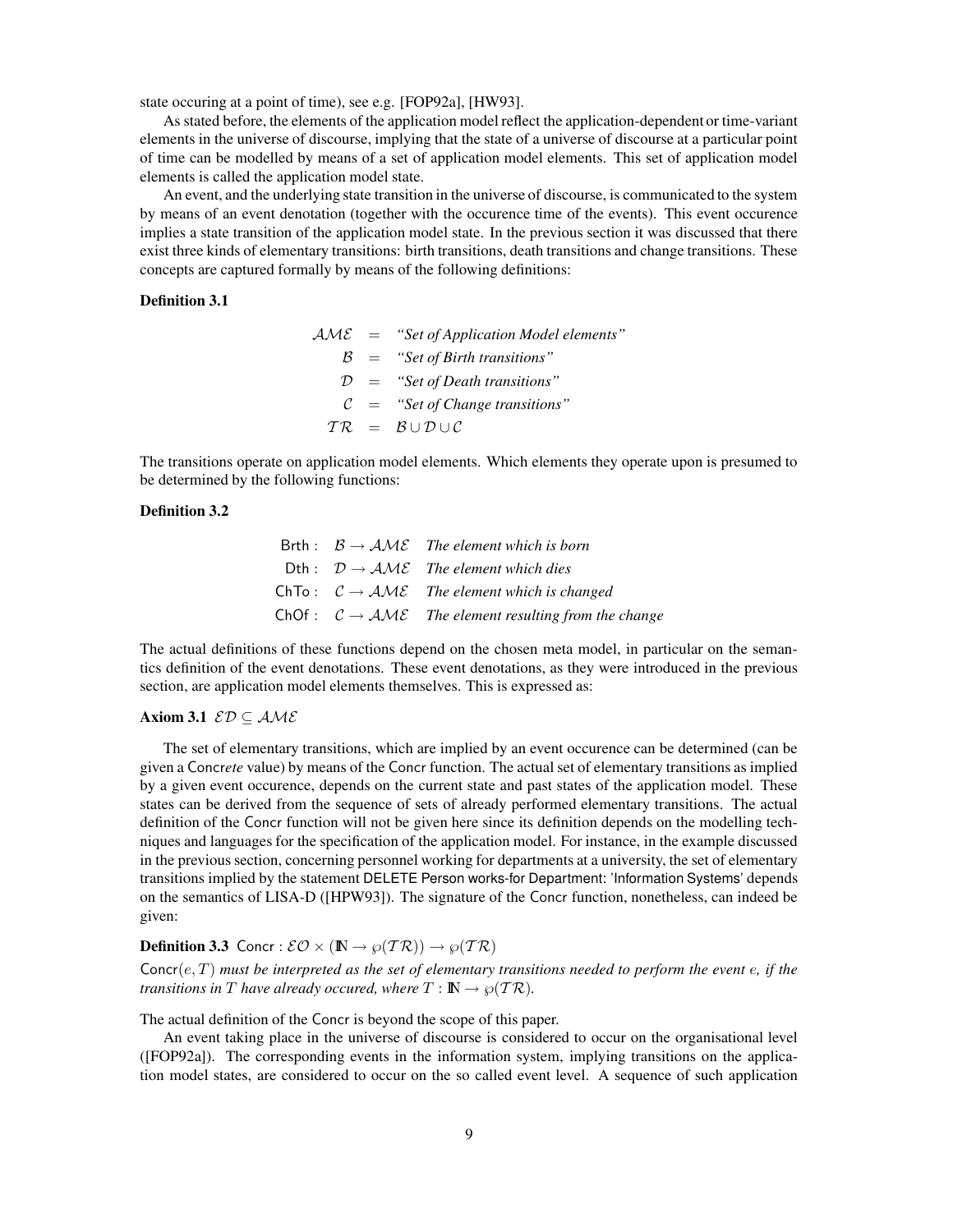

Figure 4: Application Model State (AMS) transitions on the event level

model state transitions is called an application model history. Such an application model history models a sequence of events occurring in the underlying universe of discourse of the information system.

In figure 4 a graphical representation of a sample application model history is given. The circles represent the application model states, whereas transitions between these application model states are represented by arrows. Furthermore, the arrows are labeled with the denotation of the event causing the transition, and the event time of that event. The example illustrates that to every sequence of event occurences an application model history can be associated. This means that a function from a sequence of event occurences to an application model history AMH can be defined. In the definition of AMH, we make use of a slicing operation on lists. The slicing of a list is defined as:

**Definition 3.4** If E is a list, then  $E^n$  is the list containing the first n elements of E, identified by:

$$
E^n = \{ \langle i, v \rangle \mid \langle i, v \rangle \in E \land i \leq n \}
$$

*Note that* E *is a function, and can thus be treated as a binary relation.*

For a given sequence of event recordings, the associated application model history is identified by:

**Definition 3.5** Let E be a list of event occurences. Then  $AMH(E) = \langle \sigma^{ams}, H^{ams}, \beta, \delta, \gamma \rangle$ , where T is a *list of sets of transitions such that*  $T(i) = \text{Concr}(E(i), T^{i-1})$  *and*  $dom(E) = dom(T)$ *, and furthermore:* 

$$
\sigma^{ams} = \text{AMS}(T, 0)
$$
\n
$$
H^{ams} = \{ \langle \text{AMS}(T, i), \text{AMS}(T, i+1), E(i+1) \rangle \mid 0 \le i < |E| \}
$$
\n
$$
\beta = \{ \langle E(i), \text{Brth}(T(i)) \rangle \mid 1 \le i \le |E| \}
$$
\n
$$
\delta = \{ \langle E(i), \text{Dth}(T(i)) \rangle \mid 1 \le i \le |E| \}
$$
\n
$$
\gamma = \{ \langle E(i), \text{ChOf}(T(i)), \text{ChTo}(T(i)) \rangle \mid 1 \le i \le |E| \}
$$

Note that by  $dom(E)$  and  $dom(T)$  the domains of the sequences is meant, i.e. all the indices such that the *sequence has a value at that position.*

*The* Brth*,* Dth*,* ChOf *and* ChTo *functions are presumed to be generalised to sets of transitions as:*

$$
\begin{array}{rcl}\n\text{Brth}(T) & = & \{\text{Brth}(t) \mid t \in T \cap \mathcal{B}\} \\
\text{Dth}(T) & = & \{\text{Dth}(t) \mid t \in T \cap \mathcal{D}\} \\
\text{ChTo}(T) & = & \{\text{ChTo}(t) \mid t \in T \cap \mathcal{C}\} \\
\text{ChOf}(T) & = & \{\text{ChOf}(t) \mid t \in T \cap \mathcal{C}\}\n\end{array}
$$

In the above definition, there is one 'lose end' in the form of the  $AMS(T, i)$  function. This, recursive, function returns the  $i$ -th state of the application model based on a list of sets of elementary transitions. This function is defined as:

**Definition 3.6** *Let*  $T$  *be a list of sets of transitions. Then*  $\text{AMS}(T, i)$  *is defined as:* 

$$
\begin{aligned} \text{AMS}(T,i) = \textbf{if} \hspace{0.2cm} i = 0 \textbf{ then } \{ \textit{initial state of the information system} \} \\ \textbf{else} \hspace{0.2cm} \text{AMS}(T,i-1) - \text{Dth}(T(i)) - \text{ChOf}(T(i)) \cup \text{Brth}(T(i)) \cup \text{ChTo}(T(i)) \\ \textbf{fi} \end{aligned}
$$

*where, again, the* Brth*,* Dth*,* ChOf *and* ChTo *functions are presumed to be generalised to sets of transitions.*

In general, the initial state of the information system  $(AMS(T, 0))$  will be chosen empty, being a strict pragmatically choice.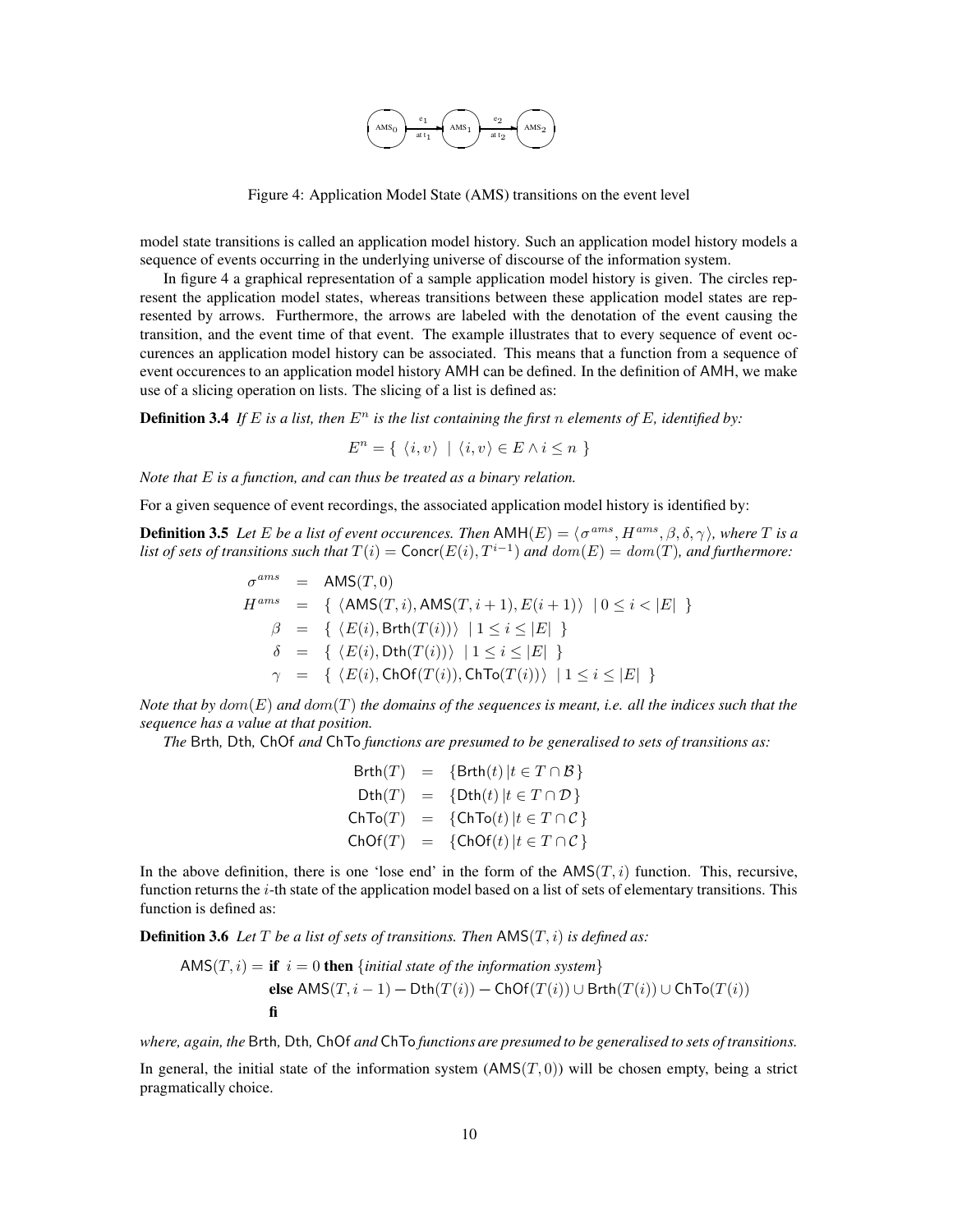#### **3.2 The Recording Level**

In this section, a second level is introduced on which state transitions takes place: the recording level. Whenever an event occurs in the organisation, it should be communicated to the information system by means of an update request. The processing of this update request, which is called the recording of an event, should result in an appropriate state transition in the information system. The point of time at which the recording of an event takes place in the information system, is called the recording time of that event.

The resulting state transition is more than a single transition of an application model state, it can be seen as a transition of the complete application model history which modelled the history of the organisation up to the occurence of the newly recorded event. So this transition corresponds to a transition of a complete state transition graph. A sequence of these application model history transitions due to successive recordings is called an application model recording history. Such an application model recording history reflects both the events occurring in the organisation, and the recordings of these events in the information system.



Figure 5: Application Model History (AMH) transitions on the recording level

In figure 5, the graphical representation of application model state transitions (due to events in the organisation) on the event level is extended with the above discussed second level, the recording level, on which the application model history transitions (due to recording of these events) take place. The arrows representing transitions between application model histories are labeled with the denotation of the recording of the event causing that transition, and the recording time of the event in question.

As can be seen in the example, an application model recording history is determined by a set of recordings. In general, the application model recording history, for a given sequence of recordings, is identified by:

**Definition 3.7** Let R be a list of recordings, then  $AMRH(R) = \langle \sigma^{amh}, H^{amh} \rangle$ , where E is a list of event *occurences such that*  $E(i) = \text{RCOf}(R(i))$  *and*  $dom(R) = dom(E)$ *, and furthermore that:* 

$$
\sigma^{amh} = \text{AMH}(E^0)
$$
  

$$
H^{amh} = \{ \langle \text{AMH}(E^i), \text{AMH}(E^{i+1}), R(i+1) \rangle \mid 0 \le i < |E| \}
$$

### **3.3 The Correction Level**

As a user may make mistakes when entering recordings of event occurences into the information system, three kinds of correction have been identified in the previous section. A recorded event may have to be replaced by another one, a recording may have to be inserted in the sequence of already recorded events, and a recording may have to be removed. As shown in [OPF92], these three kinds of recordings can be implemented by means of a roll-back and a series of re-recordings of already recorded (correct) events. In all cases which need a correction, a roll-back should take place to the latest application model history which is correct.

In order to process the user's input requests, the roll-backs have to be ordered in time. By means of this order, the recordings can be split up in a list of sets of recordings, in which each of the sets implies an application model recording history. The roll-backs in the user input  $(\mathcal{UT}_r)_b$ , can be ordered according to the following definition:

**Definition 3.8** Due to axiom 2.1, there exists a strict total order on the elements of  $U\mathcal{I}_{rb}$ . Let  $B_{U\mathcal{I}}(i)$ *denote the i*-th *rollback in*  $UT_{rb}$  *based on this order. So*  $dom(B_{UT}) = \{1, ..., |UT_{rb}|\}$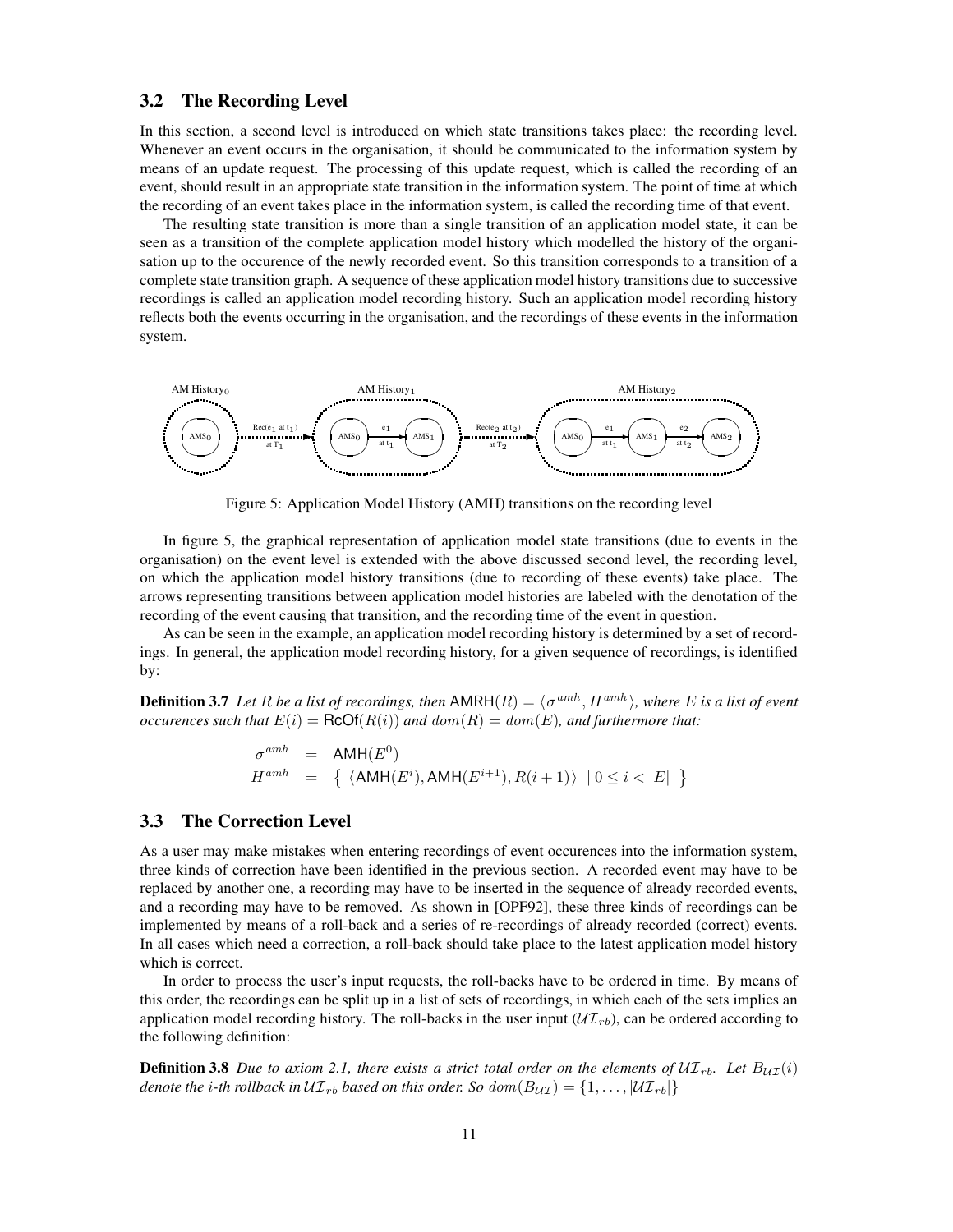In figure 6, the performance of a correction by means of a roll-back is graphically represented in the case of a *replacement* of the recording of an event  $e_1$  having event time  $t_1$  by a recording of event  $e'_1$  with the same event time. The replacement is presumed to take place after the recording of event  $e_2$ .



Figure 6: Correction by means of a roll-back

A sequence of successive recordings, an application model recording history, can be seen as the belief of the world (organisation) by the information system. This means that a correction of this belief of the world is performed by means of a roll-back which causes a transition of the current application model recording history in the information system. A sequence of these application model recording history transitions due to roll-backs is called the application model evolution, which is said to take place on the correction level.

In figure 7 the situation of figure 6 is represented in an alternative way identifying three levels of state transitions more clearly. Note that the roll-back performed by the correction is implicitly present in this figure. In the same way corrections requiring the removal or insertion of a recording of an event can be represented. In [FOP92a] more examples are given and elaborated.

As stated before, the recordings of the user's update requests have to be split up, based on the rollbacks, in a list of sets of recordings. Each of these sets will correspond to an application model's recording history. This distribution of recordings is given by:

**Definition 3.9**  $U_{\mathcal{U}\mathcal{I}}$  is a list of sets of recordings such that  $dom(U_{\mathcal{U}\mathcal{I}}) = \{0, \ldots, |\mathcal{U}\mathcal{I}_{rb}|\}$ , and:

$$
U_{\mathcal{U}\mathcal{I}}(i) = \text{if } i = 0 \text{ then}
$$
\n
$$
\{r \in \mathcal{U}\mathcal{I}_{rc} \mid |dom(B_{\mathcal{U}\mathcal{I}})| \ge 1 \Rightarrow r <_{\mathcal{T}_r} B_{\mathcal{U}\mathcal{I}}(1)\}
$$
\nelse\n
$$
\{r \in U_{\mathcal{U}\mathcal{I}}(i-1) \mid \text{RcAt}(r) < \text{RbTo}(B_{\mathcal{U}\mathcal{I}}(i))\} \cup
$$
\n
$$
\{r \in \mathcal{U}\mathcal{I}_{rc} \mid |dom(B_{\mathcal{U}\mathcal{I}})| \ge i+1 \Rightarrow r <_{\mathcal{T}_r} B_{\mathcal{U}\mathcal{I}}(i+1) \land B_{\mathcal{U}\mathcal{I}}(i) <_{\mathcal{T}_r} r\}
$$

*The initial set of recordings*  $U_{\mathcal{U}}(0)$  *contains all recordings in*  $\mathcal{U}T_{rc}$  *which have not been undone by the* first roll-back (if present). The successive sets of recordings contain all recordings in the previous set of *recordings*  $U_{\mathcal{U}}(i-1)$  *which have not been rolled-back by*  $B_{\mathcal{U}}(i)$ *, and the set of new recordings done before the next roll-back at*  $B_{\mathcal{U}\mathcal{I}}(i+1)$  *(if present).* 

The sets of recordings in the above defined list have to be ordered themselves as well. Each of the resulting ordered list of recordings of events implies an application's model recording history. Due to axiom 2.1, and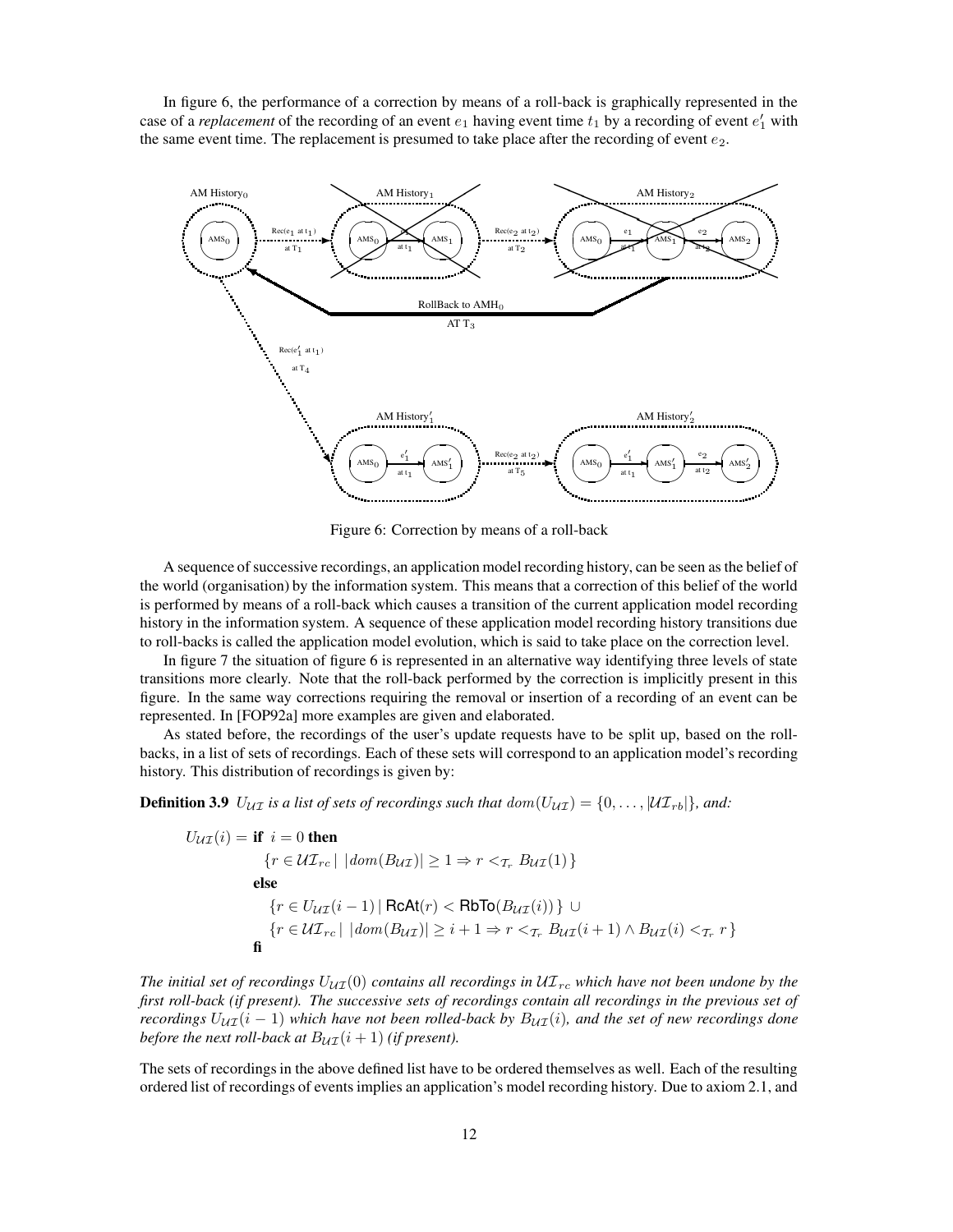

Figure 7: Application Model recording History (AMRH) transition on the correction level

definition 3.9,  $\langle \tau_r$  defines a strict total order on the recordings in  $U_{\mathcal{U}}(i)$ . This allows for the following order on the sets of recordings in  $U_{UU}$ :

**Definition 3.10**  $R_{UI}$  is a list of lists of recordings such that  $R_{UI}(i)(j)$  is the j-th recording based on the *order*  $\lt_{\mathcal{T}_r}$  *in*  $U_{\mathcal{UI}}(i)$ *.* 

 $So \text{ dom}(R_{\mathcal{U}\mathcal{I}}) = \text{dom}(U_{\mathcal{U}\mathcal{I}})$ , and  $i \in \text{dom}(R_{\mathcal{U}\mathcal{I}}) \Rightarrow \text{dom}(R_{\mathcal{U}\mathcal{I}}(i)) = \{1, \ldots, |R_{\mathcal{U}\mathcal{I}}(i)|\}.$ 

The evolution of the application model (AMEV) for a given user input  $\mathcal{U}I$  is now defined as:

**Definition 3.11** AMEV( $\mathcal{U}\mathcal{I}$ ) =  $\langle \sigma^{amrh}, H^{amrh} \rangle$ , where:

$$
\sigma^{amrh} = \text{AMRH}(R_{\mathcal{U}\mathcal{I}}(0))
$$
  

$$
H^{amrh} = \{ \langle \text{AMRH}(R_{\mathcal{U}\mathcal{I}}(i)), \text{AMRH}(R_{\mathcal{U}\mathcal{I}}(i+1)), B_{\mathcal{U}\mathcal{I}}(i+1) \rangle \mid 0 \le i < |\mathcal{U}\mathcal{I}_{rb}| \}
$$

Finally, an overview of all the defined concepts is provided in the conceptual schema (meta schema) of the framework of the processing of the user update requests, in figure 8. The schema depicted there is in the style of PSM ([HPW92]) which is an extension of the modelling technique from NIAM ([NH89]). The extension of NIAM used in figure 8 deals with schema objectifications. In a schema objectification, a population of the objectified schema at hand is considered as one single abstract object instance. The encircled schemas in figure 8 labeled with AMRH, AMH and AMS are graphical representations of objectified schemas, each reflecting a level of the discussed three level framework for updates. Note that the three objectified schemata are nested.

# **4 Evolution Dependencies when Performing Updates of Application Models**

In this section we take a broader view on updates, and look at updates of the application model at a broad level. Whenever one part of an application model is updated, other parts may have to be updated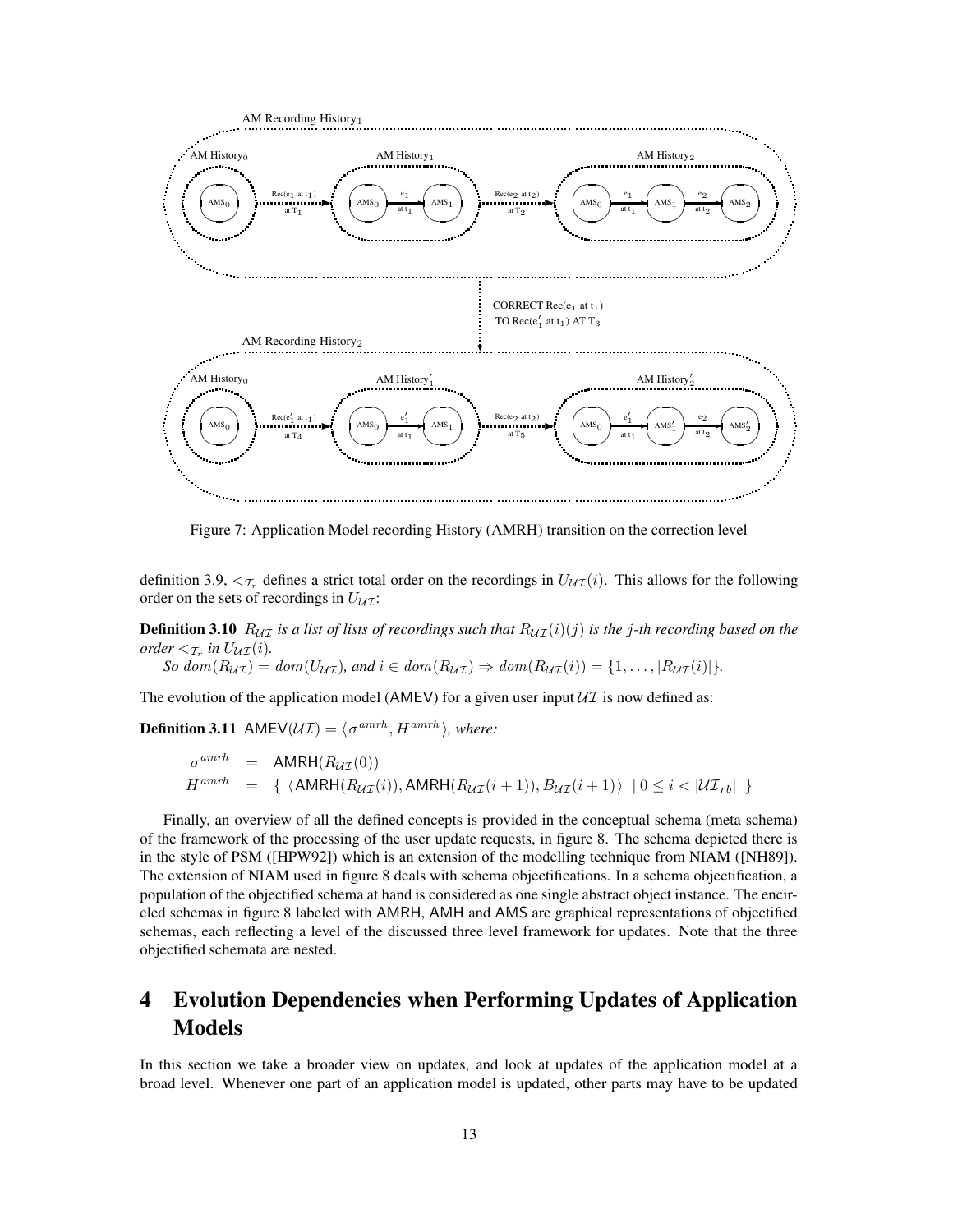

Figure 8: A Meta Model for the Update Request Processing Framework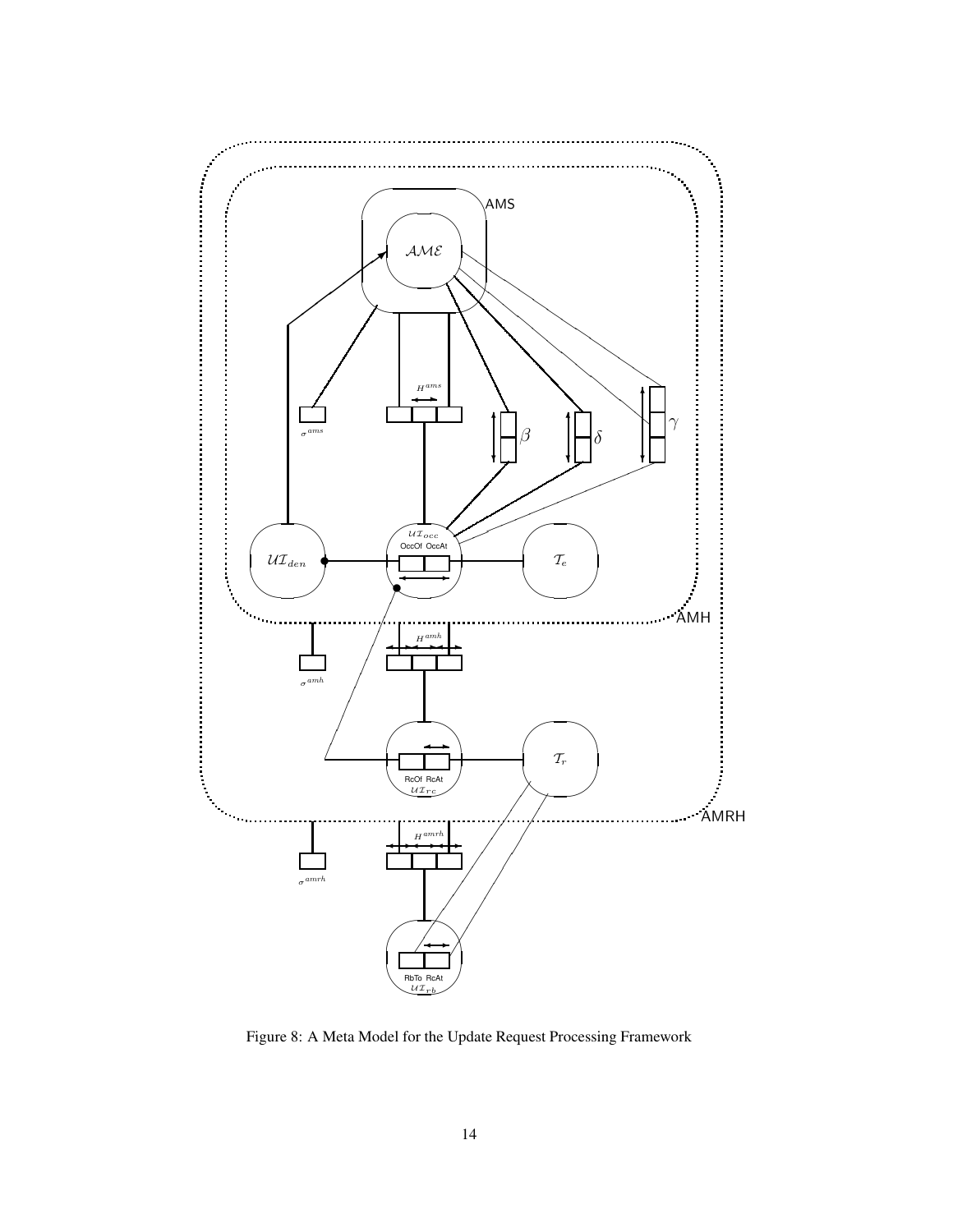accordingly. For instance, if an object type is deleted all action specifications in the action model refering to this object type will have to be adopted, or deleted. In this section we provide an overview of these *evolution dependencies*. Before doing this, we define the contents of an application model in more detail. An application model, being a complete specification of a universe of discourse typically ([ISO87], [HW92]) contains the following components:

- 1. An intentional description of the set of populations of the universe of discourse. This is referred to as the underlying *information structure*.
- 2. A further refinement of the set of allowed populations by means of *static constraints*.
- 3. An intentional description of the set of transitions that can be performed automatically (by the system). This description is usually provided as a set of *action specifications* bringing about those transitions as a reaction to other transitions, caused automatically or manually.
- 4. A refinement of the set of possible transitions (between valid states), both automatically and manually, by means of so called *dynamic constraints*.
- 5. An extentional specification of the current state of the universe of discourse, i.e. the *population*, or information base, of the underlying *information structure*.



Figure 9: The Structure of the Application Model

An *action model* consists of a set of action specifications, describing the transitions that can be performed by the system. A *world model* encompasses the combination of information structure, both static and dynamic constraints, and a population conforming to these requirements. The complete specification of a universe of discourse containing all these components is referred to as the *application model* ([FOP92a], [FOP92b]). These definitions, result in the hierarchy of models, as denoted in figure 9. There the distinct models, their interrelationships, and their respective components are depicted.

Most updates of the application model will be concerned with the update of the information base. These 'normal' updates of instances of object (entity) types in the information base hardly ever lead to updates of other parts of the application model, unless, for example, the violation of a constraint leads to the conclusion that the violated constraint is wrong. However, a change of the information structure, for example the addition/deletion/change of an object type, almost inevitably implies the necessity of updates of other parts of the application model. The following *evolution dependencies* can be identified:

• The constraints in the application model, depend on the information structure.

If an object type is deleted, all the constraints defined on that object type, or using that object type in their definition, have to be deleted - or changed - too. If an object type is added, one probably has to add some appropriate constraints as well.

• The information base is highly dependent on the information structure, as well as the constraints.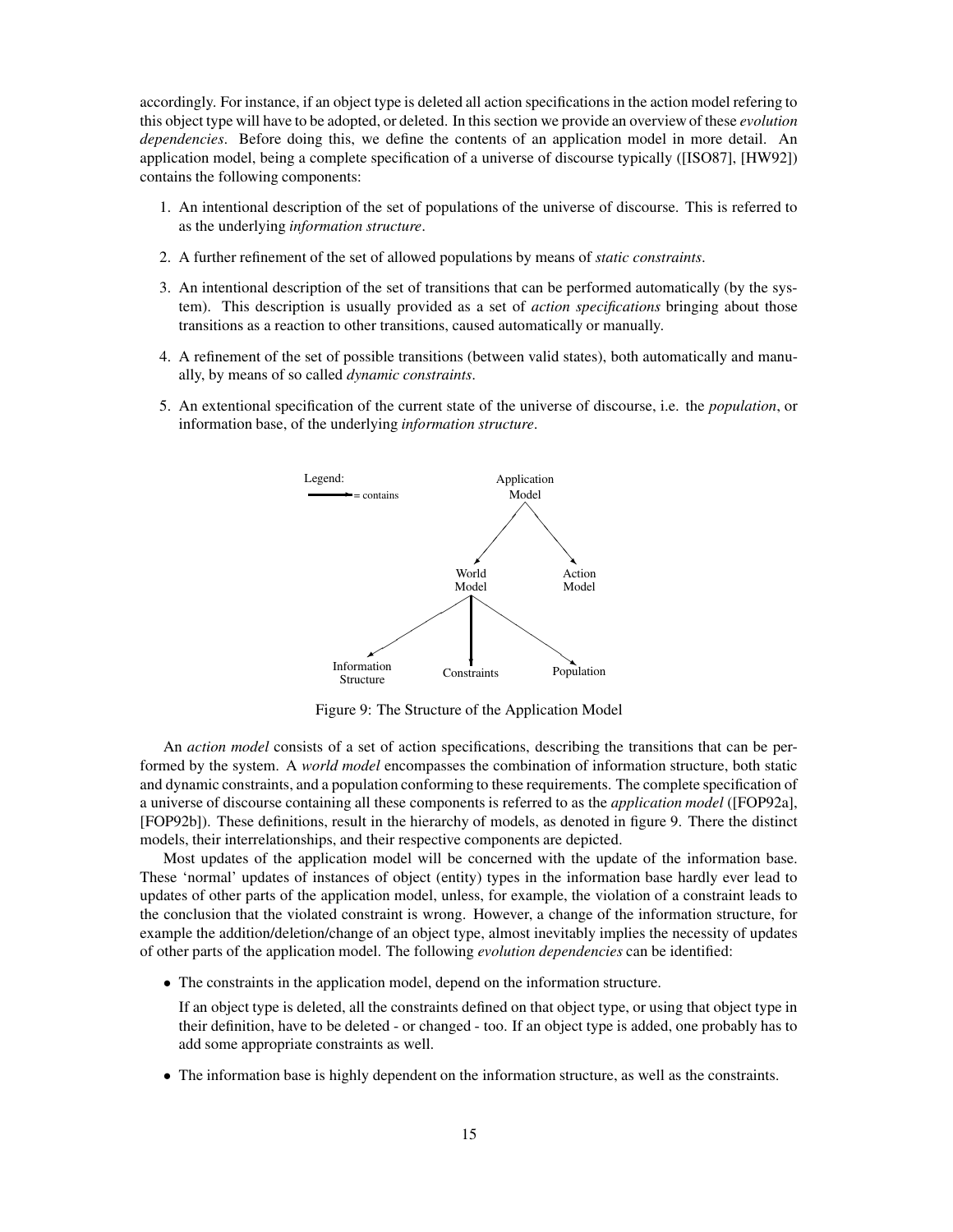

Figure 10: Evolution Dependency

If an object type is deleted or changed, all the instances of this object type have to be deleted or changed as well. Furthermore, whenever a new constraint is added, or a constraint is replaced by a more limitative one, the population may have to be updated accordingly, i.e. instances may have become illegal. So schema evolution inevitably leads to changes of the information base.

• The action model depends on the information structure as well.

Whenever an object type is deleted, all the activities operating on objects of this type have to be deleted - or changed - too. If an object type is added, one probably has to specify appropriate activities operating on the instances of this new object type as well.

Apart from these 'strong' dependencies, we can also recognize a 'weak' dependency. The 'weak' dependency should be interpreted in this context as a deontic rule, specifying the 'usual' case.

• If one of the constraints in the application model changes, one might have to change activity specifications as well.

If, for instance, a constraint is changed/added, an activity's operation might lead to a violation of a constraint, although it did not do so before the change.

All these dependencies are illustrated in figure 4. A proper formalisation of the notion of evolution dependency depends on the syntacical and semantical definitions of the modelling techniques used for the application model.

## **5 Conclusions & Further Research**

In order to handle temporal and evolutionary aspects in an evolving information system, the traditional notion of update was revised, resulting in the triple: recording, correction and forgetting. It was stated that update should not forget any aspect ever fed to the system, unless explicitly asked for. The notion of updating an application model was described by introducing a state-transition-oriented model on three levels of abstraction (event, recording and correction level). This model has been formalised.

The conceptual framework for update as proposed in this article positions evolving information systems with respect to traditional systems, in the sense that traditional information systems can be regarded as degenerations of evolving information systems. Currently, the formalised update framework as presented in this article is being implemented, as a first step towards an evolving information system shell.

The identified evolution dependencies serve as the input for a continuing meta-modelling process, leading to the complete meta model for an evolving information system shell. This work involves the formalisation of the meta model, and the design of a language for the manipulation and specification of application models. A complete evolving information system shell will be implemented based on that meta model and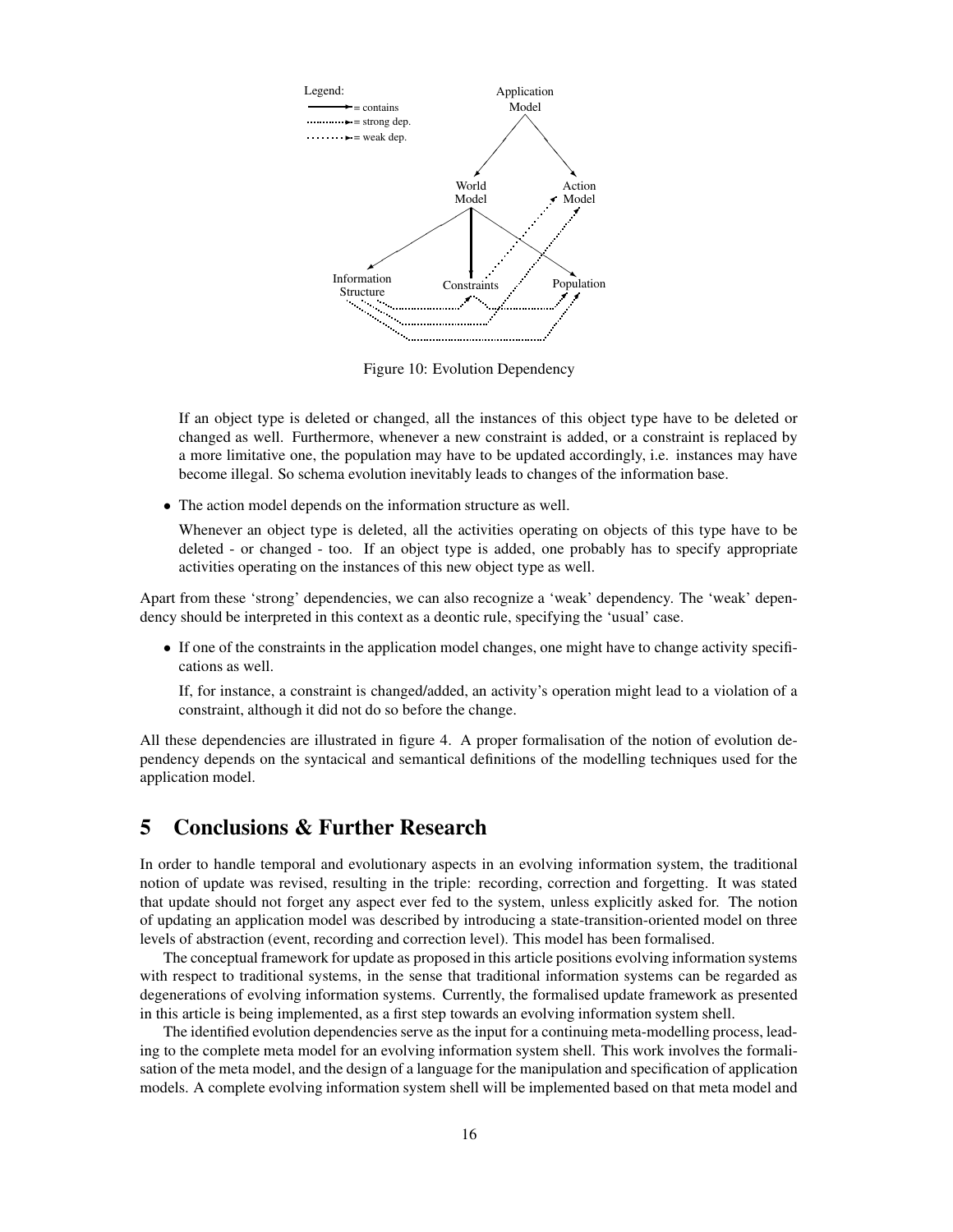language. Furthermore, a design method for the process of building up and maintaining an application model of an evolving information system will be developed.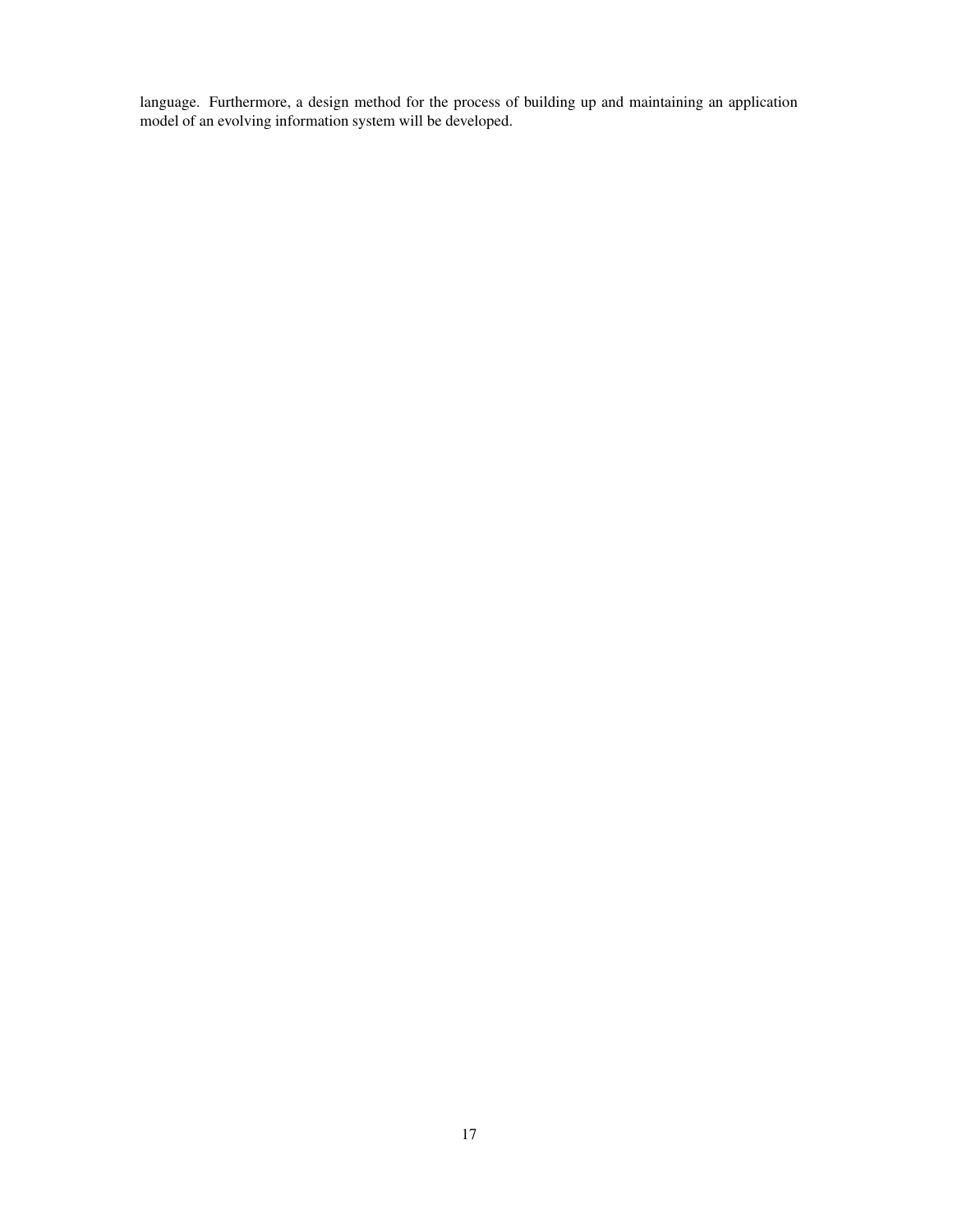### **References**

- [AH87] S. Abiteboul and R. Hull. IFO: A Formal Semantic Database Model. *ACM Transactions on Database Systems*, 12(4):525–565, December 1987.
- [Ari91] G. Ariav. Temporally oriented data definitions: Managing schema evolution in temporally oriented databases. *Data & Knowledge Engineering*, 6(6):451–467, 1991.
- [BCG<sup>+</sup>87] J. Banerjee, H.-T. Chou, J.F. Garza, W. Kim, D. Woels, and N. Ballou. Data Model Issues for Object-Oriented Applications. *ACM Transactions on Office Information Systems*, 5(1):3–26, 1987.
- [Bub80] J.A. Bubenko. Information Modelling in the Context of System Development. In S.H. Lavington, editor, *Information Processing 80*, pages 395–411. North-Holland/IFIP, Amsterdam, The Netherlands, 1980.
- [Che76] P.P. Chen. The entity-relationship model: Towards a unified view of data. *ACM Transactions on Database Systems*, 1(1):9–36, March 1976.
- [FOP92a] E.D. Falkenberg, J.L.H. Oei, and H.A. Proper. A Conceptual Framework for Evolving Information Systems. In H.G. Sol and R.L. Crosslin, editors, *Dynamic Modelling of Information Systems II*, pages 353–375. North-Holland, Amsterdam, The Netherlands, EU, 1992. ISBN 0444894055
- [FOP92b] E.D. Falkenberg, J.L.H. Oei, and H.A. Proper. Evolving Information Systems: Beyond Temporal Information Systems. In A.M. Tjoa and I. Ramos, editors, *Proceedings of the Data Base and Expert System Applications Conference (DEXA'92)*, pages 282–287, Valencia, Spain, EU, September 1992. Springer Verlag, Berlin, Germany, EU. ISBN 3211824006
- [HPW92] A.H.M. ter Hofstede, H.A. Proper, and Th.P. van der Weide. Data Modelling in Complex Application Domains. In P. Loucopoulos, editor, *Proceedings of the Fourth International Conference CAiSE'92 on Advanced Information Systems Engineering*, volume 593 of *Lecture Notes in Computer Science*, pages 364–377, Manchester, United Kingdom, EU, May 1992. Springer Verlag, Berlin, Germany, EU. ISBN 3540554815
- [HPW93] A.H.M. ter Hofstede, H.A. Proper, and Th.P. van der Weide. Formal definition of a conceptual language for the description and manipulation of information models. *Information Systems*, 18(7):489–523, October 1993.
- [HSV89] K.M. van Hee, L.J. Somers, and M. Voorhoeve. Executable Specifications for Distributed Information Systems. In E.D. Falkenberg and P. Lindgreen, editors, *Information System Concepts: An In-depth Analysis*, pages 139–156. North-Holland/IFIP, Amsterdam, The Netherlands, 1989.
- [HV91] K.M. van Hee and P.A.C. Verkoulen. Integration of a data model and high-level petri nets. In *Proceedings of the Twelfth International Conference on Applications and Theory of Petri Nets*, pages 410–431, Gjern, Denmark, 1991.
- [HW92] A.H.M. ter Hofstede and Th.P. van der Weide. Formalisation of techniques: chopping down the methodology jungle. *Information and Software Technology*, 34(1):57–65, January 1992.
- [HW93] A.H.M. ter Hofstede and Th.P. van der Weide. Expressiveness in conceptual data modelling. *Data & Knowledge Engineering*, 10(1):65–100, February 1993.
- [ISO87] *Information processing systems – Concepts and Terminology for the Conceptual Schema and the Information Base*, 1987. ISO/TR 9007:1987. http://www.iso.org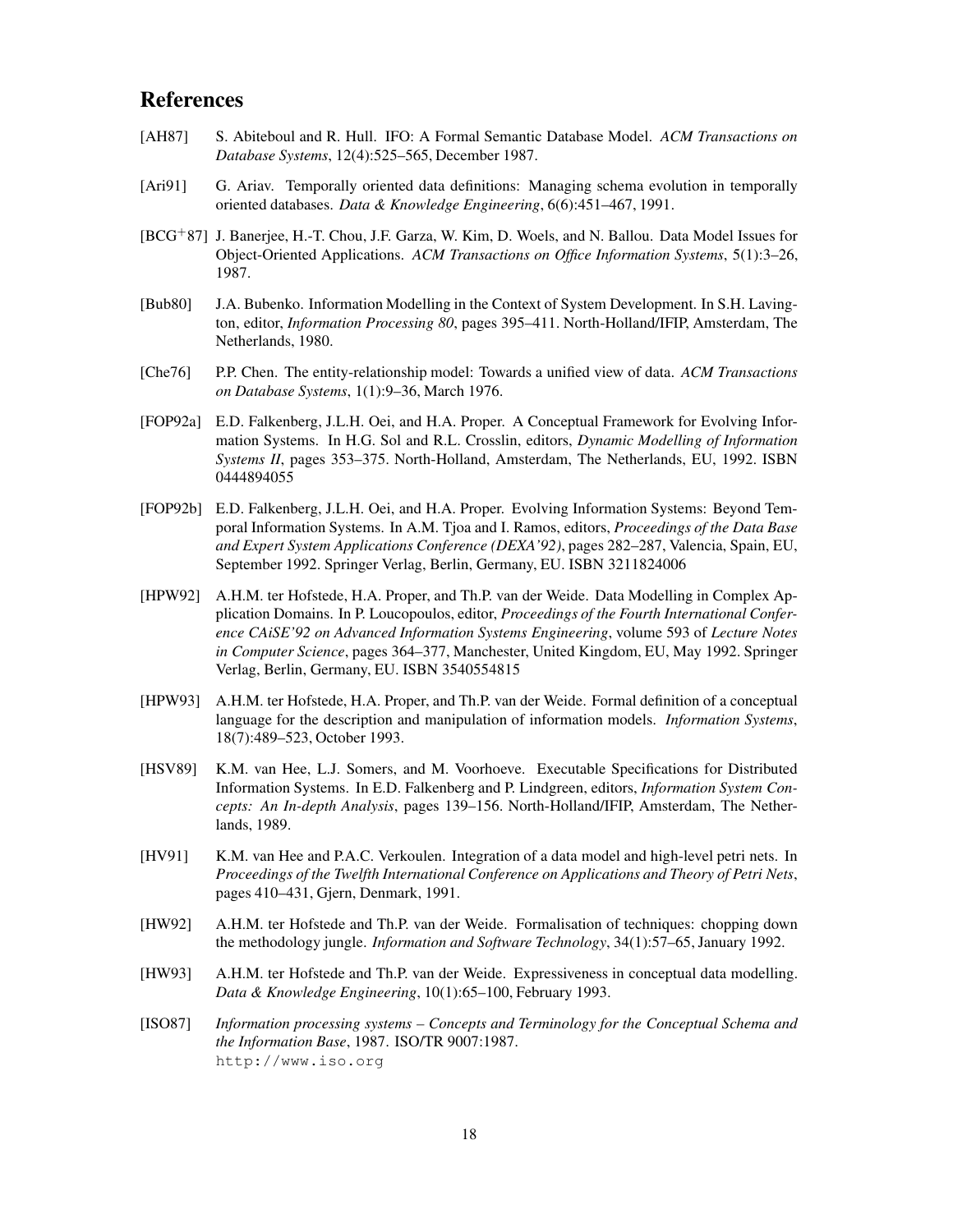- [JMSV92] M. Jarke, J. Mylopoulos, J.W. Schmidt, and Y. Vassiliou. DAIDA: An Environment for Evolving Information Systems. *ACM Transactions on Information Systems*, 20(1):1–50, January 1992.
- [Kat90] R.H. Katz. Toward a Unified Framework for Version Modelling in Engineering Databases. *ACM Computing Surveys*, 22(4):375–408, 1990.
- [MS90] E. McKenzie and R. Snodgrass. Schema evolution and the relational algebra. *Information Systems*, 15(2):207–232, 1990.
- [NH89] G.M. Nijssen and T.A. Halpin. *Conceptual Schema and Relational Database Design: a fact oriented approach*. Prentice-Hall, Sydney, Australia, 1989. ASIN 0131672630
- [OHFB92] J.L.H. Oei, L.J.G.T. van Hemmen, E.D. Falkenberg, and S. Brinkkemper. The Meta Model Hierarchy: A Framework for Information System Concepts and Techniques. Technical Report 92-17, Department of Information Systems, University of Nijmegen, Nijmegen, The Netherlands, 1992.
- [OPF92] J.L.H. Oei, H.A. Proper, and E.D. Falkenberg. Modelling the Evolution of Information Systems. Technical Report 92-36, Department of Information Systems, University of Nijmegen, Nijmegen, The Netherlands, EU, 1992.
- [PW93] H.A. Proper and Th.P. van der Weide. Towards a General Theory for the Evolution of Application Models. In M.E. Orlowska and M.P. Papazoglou, editors, *Proceedings of the Fourth Australian Database Conference*, Advances in Database Research, pages 346–362, Brisbane, Australia, February 1993. World Scientific, Singapore. ISBN 981021331X
- [RBL87] C. Rolland, F. Bodart, and M. Leonard, editors. *Temporal Aspects in Information Systems*. North-Holland/IFIP, Amsterdam, The Netherlands, 1987.
- [Rod91] J.F. Roddick. Dynamically changing schemas within database models. *The Australian Computer Journal*, 23(3):105–109, August 1991.
- [SA85] R. Snodgrass and I. Ahn. A Taxonomy of Time in Databases. In *Proceedings of the ACM SIG-MOD International Conference on the Management of Data*, pages 236–246, Austin, Texas, 1985.
- [SA86] R. Snodgrass and I. Ahn. Temporal Databases. *IEEE Computer*, 19(9):35–42, 1986.
- [Sno90] R. Snodgrass. Temporal Databases Status and Research Directions. *SIGMOD Record*, 19(4):83–89, December 1990.
- [Ver89] A.A. Verrijn-Stuart. Some Reflections on the Namur Conference on Information Systems Concepts. In E.D. Falkenberg and P. Lindgreen, editors, *Information System Concepts: An In-depth Analysis*. North-Holland/IFIP, Amsterdam, The Netherlands, 1989.
- [WHO92] G.M. Wijers, A.H.M. ter Hofstede, and N.E. van Oosterom. Representation of Information Modelling Knowledge. In V.-P. Tahvanainen and K. Lyytinen, editors, *Next Generation CASE Tools*, volume 3 of *Studies in Computer and Communication Systems*, pages 167–223. IOS Press, 1992.
- [Win90] J.J.V.R. Wintraecken. *The NIAM Information Analysis Method: Theory and Practice*. Kluwer, Deventer, The Netherlands, EU, 1990.